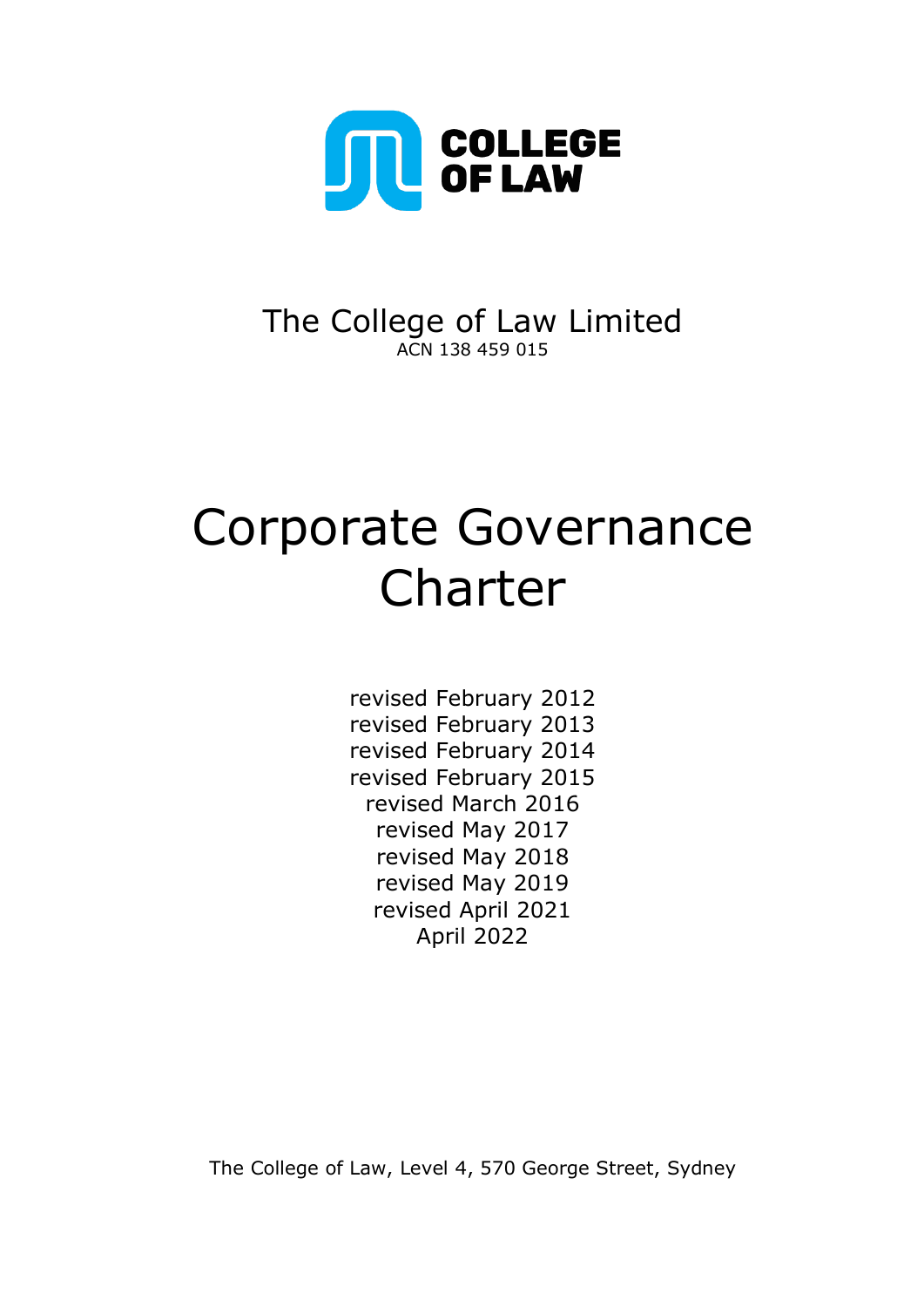# The College<br>of Law

| <b>Contents</b>                                                                   |             |
|-----------------------------------------------------------------------------------|-------------|
| <b>GOVERNANCE OVERVIEW</b><br>А.                                                  | 4           |
| 1.1<br><b>Charter</b>                                                             | 4           |
| 1.2<br>The Company's Constitution                                                 | 4           |
| В.<br><b>COMPLIANCE</b>                                                           | 4           |
| Compliance Philosophy<br>2.1                                                      | 4           |
| <b>RISK MANAGEMENT</b><br>C.<br>3.1<br><b>Risk Reporting</b>                      | 4<br>4      |
| <b>THE BOARD</b><br>D.                                                            | 5           |
| THE ROLE OF THE BOARD<br>4                                                        | 5           |
| 4.1<br><b>Board Accountabilities</b>                                              |             |
| 4.2<br><b>Board Functions</b><br>4.3<br>The Role of the CEO/Principal             | 5<br>5<br>5 |
| 5<br><b>BOARD STRUCTURE</b>                                                       | 6           |
| 5.1<br>General Principles                                                         | 6           |
| 5.2<br>Statement of Duties and Skillsets                                          | 6           |
| 5.3 Vacation of Office                                                            | 7           |
| <b>COMMITTEES</b><br>6                                                            | 7           |
| 6.1<br>Generally                                                                  | 7           |
| <b>BOARD MEETINGS</b><br>7<br>7.1 Generally                                       | 8<br>8      |
| 7.2 Meeting Frequency                                                             | 8           |
| 7.3 Attendees                                                                     | 8           |
| 7.4 Quorum                                                                        | 8           |
| 7.5 Conduct of Meetings                                                           | 9           |
| 8. BOARD AGENDA AND PAPERS<br>8.1 Agenda Format                                   | 9<br>9      |
| 8.2 Starring of Agenda Items                                                      | 9           |
| 8.3 Board Papers                                                                  | 10          |
| 9 BOARD MINUTES                                                                   | 10          |
| 9.1 In General                                                                    | 10          |
| 9.2 Matters to Be Recorded<br>9.3 Adoption of Minutes                             | 10<br>10    |
| 9.4 Records Maintenance                                                           | 11          |
| 10 STRATEGY DEVELOPMENT                                                           | 11          |
| 10.1 Strategic Planning Cycle                                                     | 11          |
| 10.2 Corporate Strategy Document(s)                                               | 11          |
| Е.<br><b>BOARD GOVERNORS</b>                                                      | 11          |
| 11<br><b>GOVERNOR PROTECTION</b>                                                  | 11          |
| 11.1 General Principles                                                           | 11          |
| 11.2 Information Seeking Protocol<br>11.3 Access to Board Papers and Legal Advice | 11<br>12    |
| 11.4 Insurance                                                                    | 12          |
| 12<br><b>BOARD EVALUATION</b>                                                     | 12          |
| <b>GOVERNOR REMUNERATION</b><br>13                                                | 12          |
| 14<br><b>GOVERNOR DEVELOPMENT</b>                                                 | 12          |
| 15<br><b>GOVERNOR INDUCTION</b>                                                   | 13          |

# **F. [ROLES AND RESPONSIBILITIES](#page-12-1) 13** 16 THE ROLE OF INDIVIDUAL GOVFRNORS

| 6. | THE ROLE OF INDIVIDUAL GOVERNORS                                     |    |
|----|----------------------------------------------------------------------|----|
|    | 16.1 Governors' General Roles                                        | 13 |
|    | 16.2 Advice and Contacts                                             | 13 |
|    | 16.3 Governor's Code of Conduct                                      | 14 |
|    | 16.4 Expectations of Governors in Board Process                      | 14 |
|    | 16.5 Register of Governors' Interests and Related Party Transactions | 15 |
|    | 16.6 Emergency Contact Procedures                                    | 15 |
|    |                                                                      |    |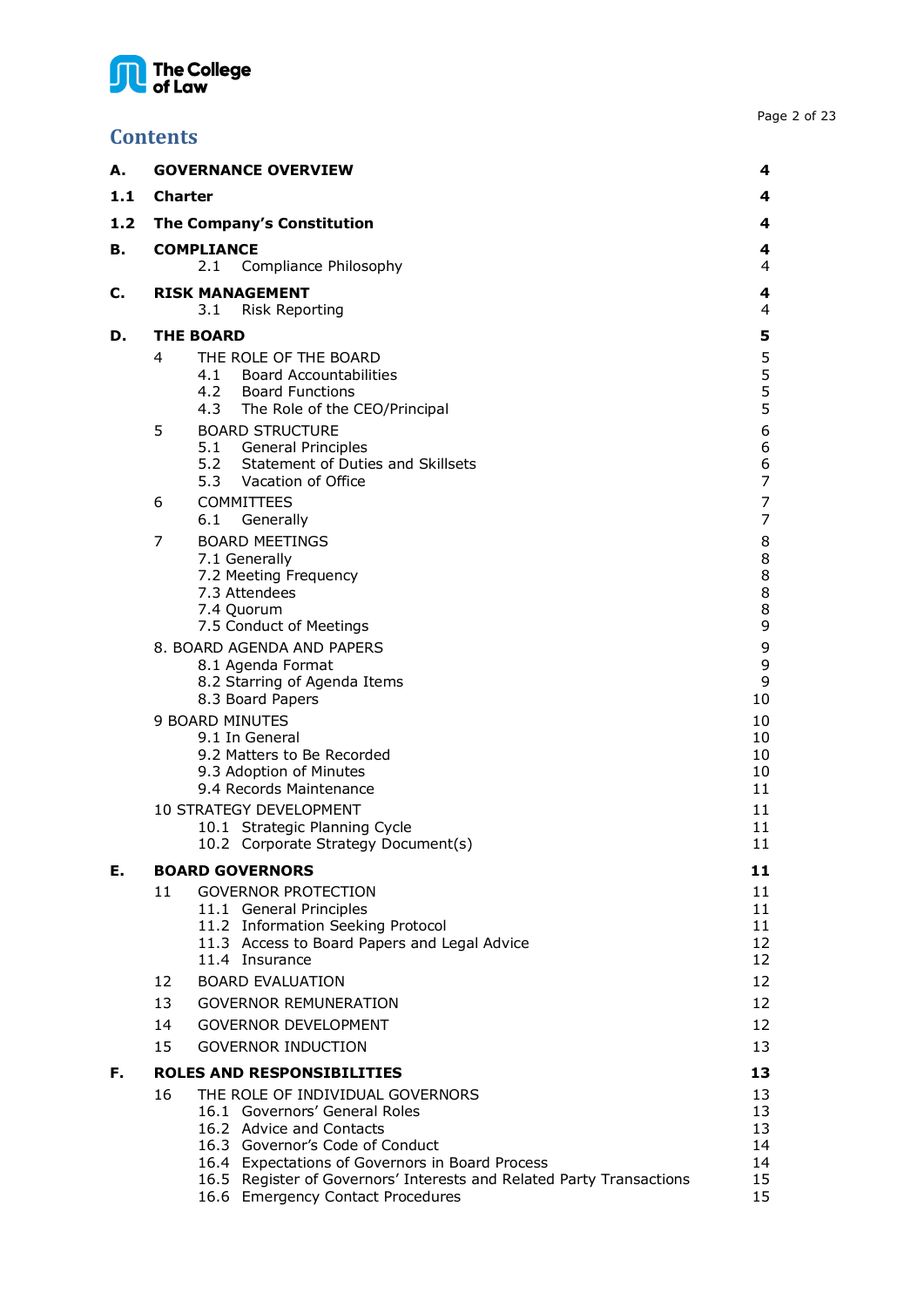

Page 3 of 23

|    | 17       | THE ROLE OF THE CHAIR                                                           | 15       |
|----|----------|---------------------------------------------------------------------------------|----------|
|    |          | 17.1 Generally                                                                  | 15       |
|    |          | 17.2 Specific Chair Roles<br>17.3 Conflict of Interest                          | 16<br>16 |
|    |          |                                                                                 |          |
|    | 18       | THE ROLE OF THE COMPANY SECRETARY                                               | 16<br>16 |
|    |          | 18.1 Role of the Company Secretary<br>18.2 Appointment of the Company Secretary | 16       |
|    |          | 18.3 Specific Tasks of the Company Secretary                                    | 17       |
|    | 19       | THE ROLE OF THE CEO/PRINCIPAL                                                   | 17       |
|    |          | 19.1 Accountabilities                                                           | 17       |
|    |          | 19.2 Functions                                                                  | 17       |
|    |          | 19.3 Delegations                                                                | 18       |
|    | 20       | EVALUATION OF THE CEO/PRINCIPAL                                                 | 18       |
|    |          | 20.1 Generally                                                                  | 18       |
|    |          | 20.2 Review Processes                                                           | 18       |
|    |          | 20.3 Counsel and Advice to the CEO/Principal                                    | 18       |
|    | 21       | GOVERNORS' AUTHORITIES AND DELEGATIONS                                          | 19       |
|    |          | 21.1 Generally                                                                  | 19       |
|    |          | 21.2 Decision Making Process                                                    | 19       |
|    |          | 21.3 General Delegations                                                        | 19<br>19 |
|    |          | 21.4 Decisions Requiring Board Approval                                         |          |
| G. |          | <b>MONITORING</b>                                                               | 20       |
|    |          | 22.1 Generally                                                                  | 20       |
|    |          | 22.2 Financial KPIs<br>22.3 Non-financial KPIs                                  | 20<br>20 |
|    |          |                                                                                 |          |
|    | Annexure |                                                                                 | 21       |
|    |          | <b>COMPLIANCE POLICY</b>                                                        | 21       |
|    |          |                                                                                 |          |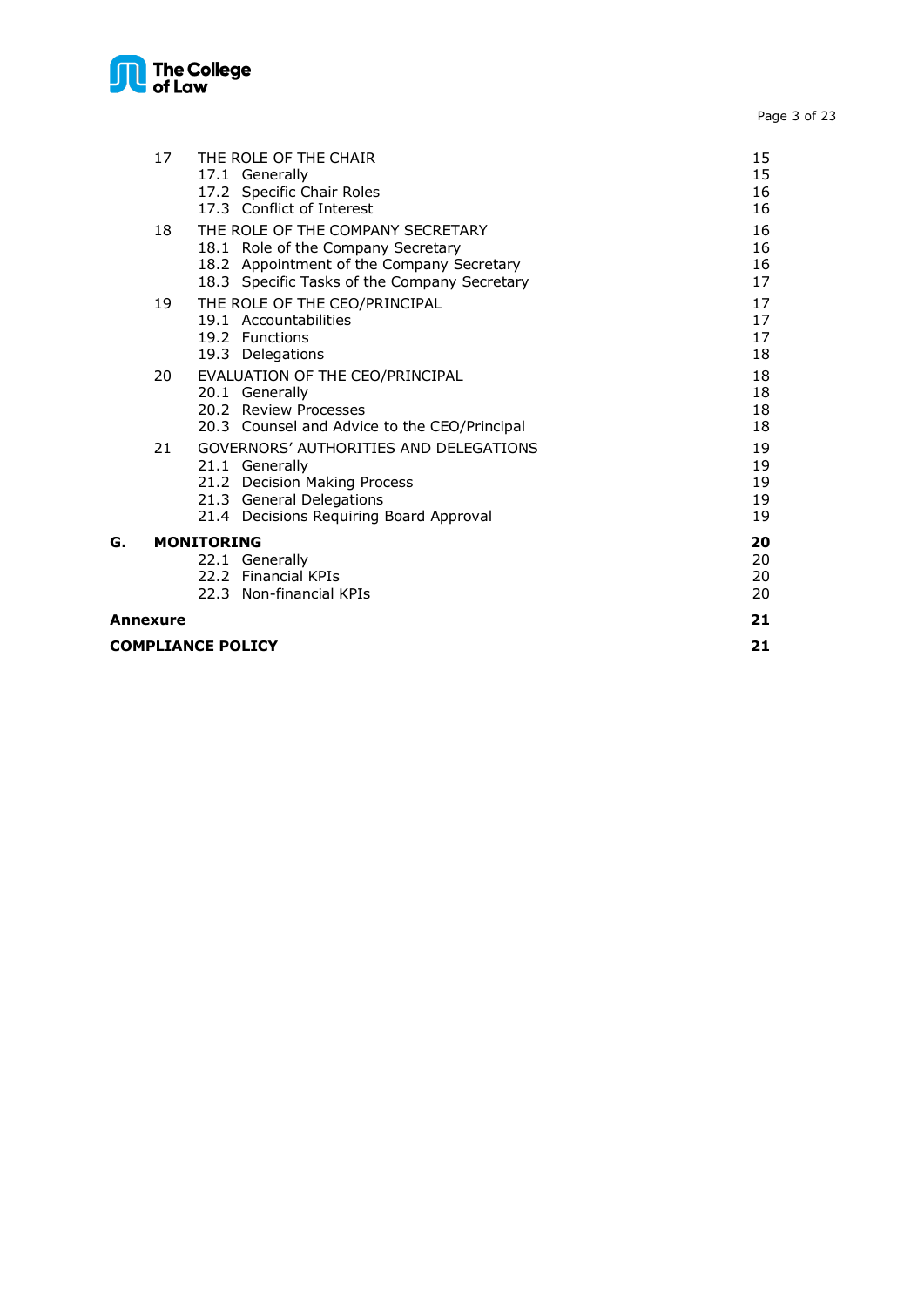

# <span id="page-3-0"></span>**A. GOVERNANCE OVERVIEW**

# <span id="page-3-1"></span>**1.1 Charter**

This Charter explains The College of Law Limited's (the Company's) commitment to corporate governance. It is not an "all inclusive" document and should be read as a broad expression of principles. The Board maintains and requires that management maintains, the highest level of corporate ethics. The Board applies the Australian Charities and Not for Profits Commission Governance Principles and where applicable the ASX Corporate Governance Council's Corporate Governance Principles and Recommendations.

The Board comprises a majority of independent Non-Executive Governors, together with two Executive Governors, who have an appropriate balance of skills, knowledge, experience and independence.

The Board will review this Charter on an annual basis.

# <span id="page-3-2"></span>**1.2 The Company's Constitution**

The Company's Constitution is the Company's key governance document. The Board ensures it and the Company complies with the provisions of the Constitution.

# <span id="page-3-3"></span>**B. COMPLIANCE**

# <span id="page-3-4"></span>**2.1 Compliance Philosophy**

The Company is a company of integrity, committed to compliance with legislation, regulations, industry standards and the highest ethical standards in all its dealings. The Company has a Compliance Policy (Annexure A to this Charter) which has been approved by the Board of Governors. With regard to the compliance, the Policy outlines:

- a) the Company's Statements of Compliance;
- b) the role of the Audit, Risk and Compliance Committee;
- c) the role of Senior Management;
- d) the role of every Officer, employee, contractor, agent, distributor and contractor;
- e) reporting of compliance; and
- f) areas of compliance reporting.

The Company Secretary oversees and administers the Company's Compliance Management system which has been implemented in accordance with International Organisation for Standardisation ISO 37301.

Disclosure of all material matters concerning the Company will be made on a timely and balanced basis.

# <span id="page-3-5"></span>**C. RISK MANAGEMENT**

# <span id="page-3-6"></span>**3.1 Risk Reporting**

The Company is committed to the highest standards in Risk Management.

The CEO/Principal is charged with implementing an appropriate Risk Management Framework including a Risk Register which is monitored by senior management, reviewed by the Audit, Risk and Compliance Committee and approved by the Board biannually. Aspects of this process may be delegated.

The implemented processes will be in accordance with the ISO 31000:2018. Risk reporting is a standing Agenda item at Senior Executive Committee meetings,

which occur weekly. The Chief Executive Officer reports to the Board at each meeting on any significant risk matters and risk reporting to the Audit, Risk and Compliance Committee and Board will occur bi-annually and at other such times as required.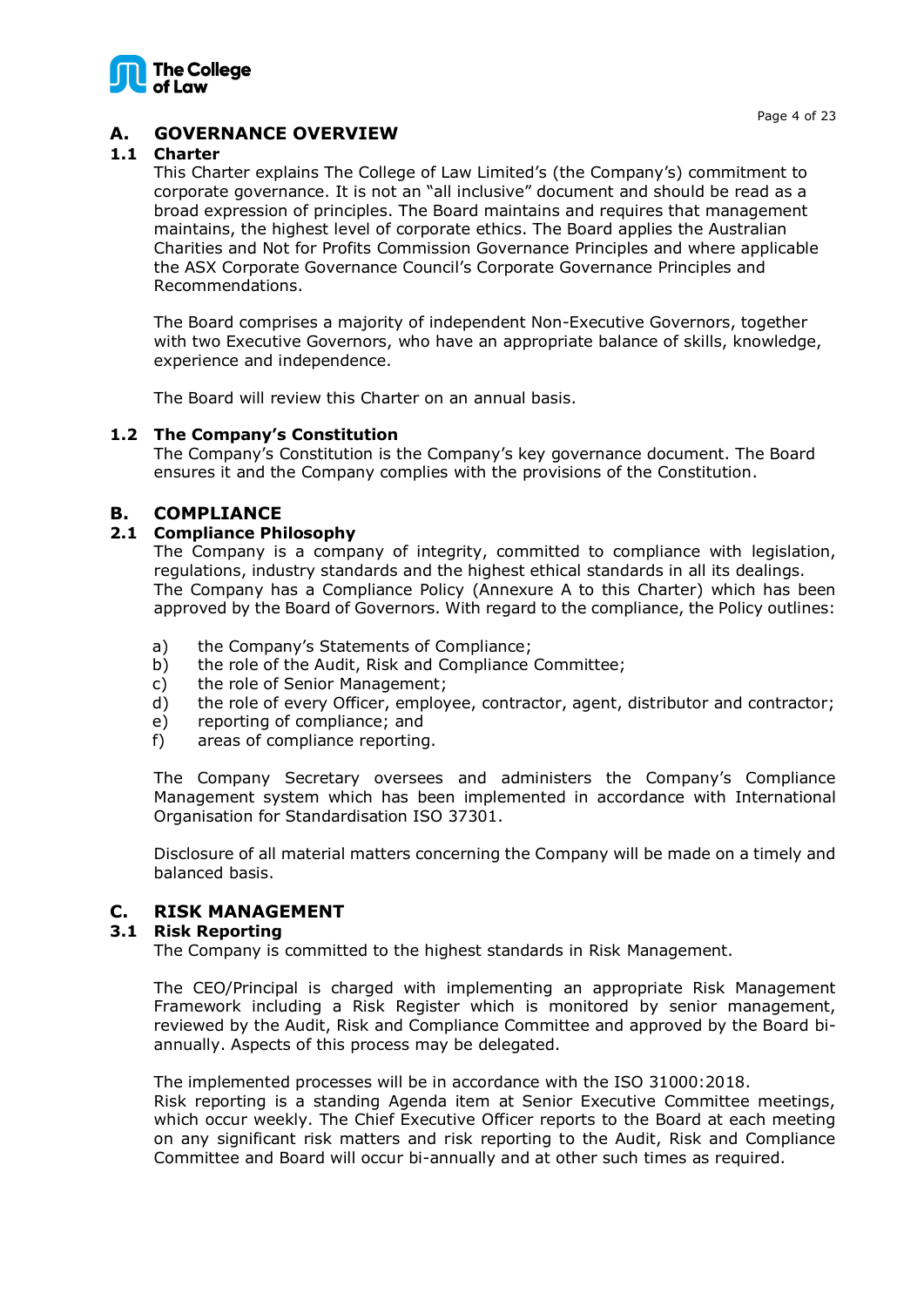

Page 5 of 23

The Audit, Risk and Compliance Committee will review and report to the Board that the Company's ongoing Risk Management Program is in line with the provisions of their Charter.

# <span id="page-4-0"></span>**D. THE BOARD**

# <span id="page-4-1"></span>**4 THE ROLE OF THE BOARD**

# <span id="page-4-2"></span>**4.1 Board Accountabilities**

The *Corporations Act 2001* clearly establishes that the Board is ultimately responsible for all matters relating to the running of the Company.

The Board is ultimately responsible under the Constitution for the management of the business of the Company and to do all things necessary in order to carry out the objectives of the Company. This includes the businesses undertaken through its subsidiary. It delegates management functions in general to the CEO/Principal and to select senior managers for specific purposes and it is the role of the CEO/Principal and other delegates to manage the Company in accordance with the directions of the Board. It also authorises the College of Law Academic Board (COLAB) to oversee all curriculum, academic policy and quality matters, while retaining ultimate authority in those areas.

# <span id="page-4-3"></span>**4.2 Board Functions**

Without intending to limit the general role of the Board referred to above, the specific or principal functions and responsibilities will include:

- a) Promoting ethical and responsible decision making;
- b) Monitoring compliance with all relevant laws, tax obligations, regulations, accounting standards and significant Company policies;
- c) Acting as an interface between the Company and stakeholders;
- d) Setting the goals of the Company, including short, medium and long term objectives;
- e) Approving the strategic direction and strategic goals of the Company;
- f) Approving all policies governing the operations of the Company;
- g) Appointing and approving the terms and conditions of the appointment of the CEO/Principal and other selected executive Governors;
- h) Reviewing and providing feedback on the performance of the CEO/Principal and other selected executive Governors;
- i) Approving the terms of appointment and/or removal of the Company Secretary;
- j) Developing Board and Executive management and succession planning;
- k) ensuring a clear relationship between performance and remuneration of the Senior Executive Committee;
- l) Establishing and determining the powers and functions of the committees of the Board;
- m) Approving major operating plans, including, but not limited to, the Annual Business Plan, the three-year Strategic Plan, the overall Risk Management and Compliance Strategy, the Academic Plan, and the IT Plan;
- n) Approving the annual Budget and monitoring the operating and financial performance of the company;
- o) approving and monitoring capital management and investment strategies;
- p) Approving all items of capital expenditure and all disposals in excess of \$250,000;
- q) Approving all joint ventures and/or acquisitions;
- r) Reviewing the progress and performance of the Company in meeting its objectives including reporting the outcomes of quarterly, half-yearly and annual reviews; and
- s) Oversight of the integrity of the accounting and corporate financial reporting systems.

# <span id="page-4-4"></span>**4.3 The Role of the CEO/Principal**

The Board will carry out its functions by operating with and through the CEO/Principal and by delegating specific powers and responsibilities as contained in section 19, "Role of the CEO/Principal".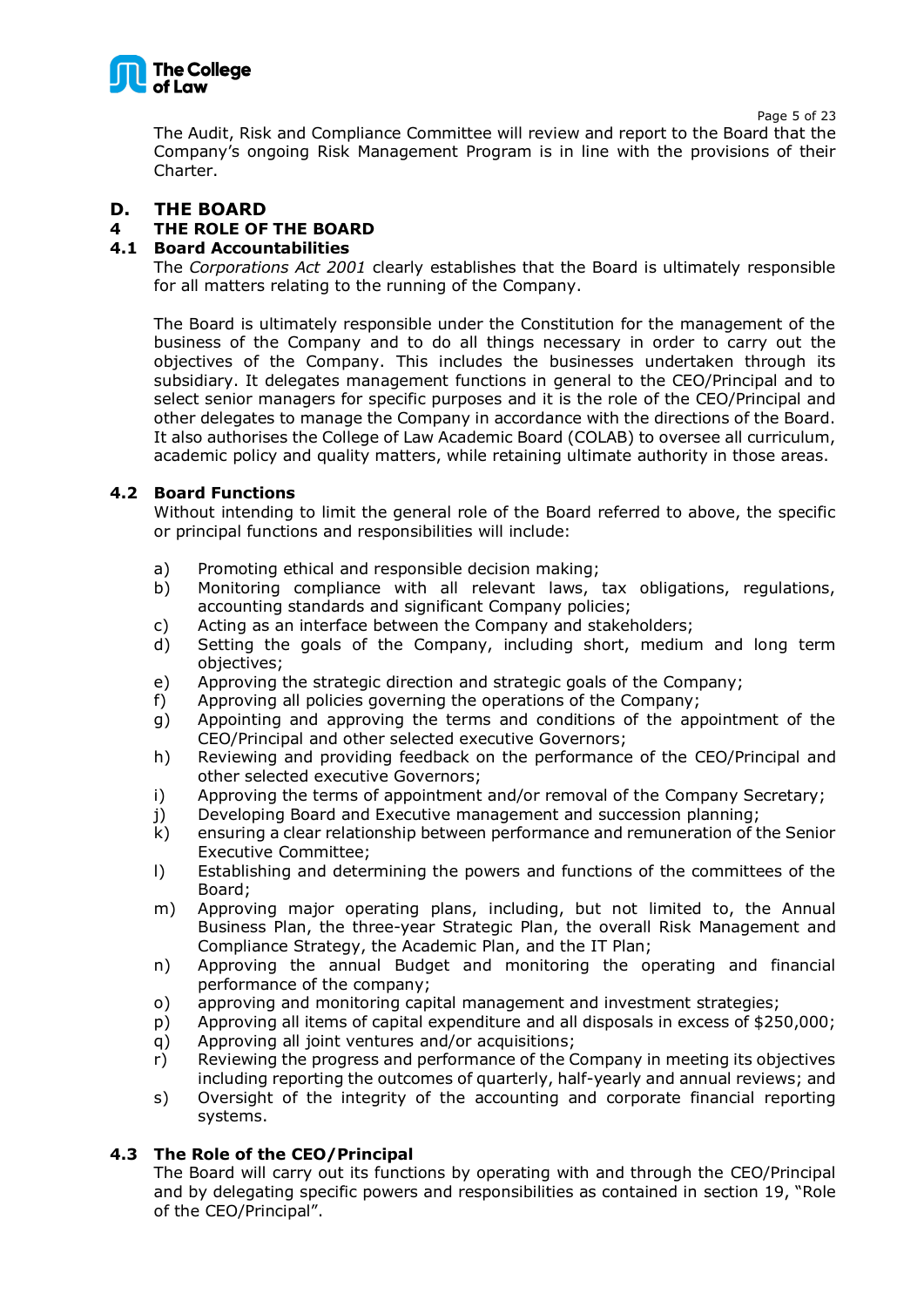

# <span id="page-5-0"></span>**5 BOARD STRUCTURE**

#### <span id="page-5-1"></span>**5.1 General Principles**

The Company's Board is structured to add value. Good governance principles require independence, transparency and flexibility. The Board acknowledges the importance of board structure and, as a consequence, the Board seeks to use the following provisions as a guide when advising stakeholders about Board constitution and when implementing an effective governance structure in the Company.

A majority of the Board will be non-executive Governors to maintain independence. The Board is also cognizant of its corporate social responsibility including the principles of diversity and will incorporate such principles in its policies as they are developed over time.

Details of the current Governors, their qualifications, skills and experience are contained on the corporate governance section of the Company's website. The Board considers the current Governors have an appropriate mix of skills to enable the Board to effectively discharge its responsibilities.

Whilst ultimate responsibility for the selection and appointment of Governors rests with the Board, the Board will establish a Nominations Advisory Committee<sup>1</sup>, who will make recommendations to the Board with regard to the identification and selection of Governors. The specific powers and responsibilities of the Nominations Advisory Committee are contained in article 5.12 of the College's Constitution and the Nominations Advisory Committee Charter. Ultimately they will maintain under regular review, the effectiveness of the composition of the Board, from time to time, in order to comply with the relevant legislation, regulations and standards which impact on the field of higher education and to meet best practice principles associated with corporate governance more generally and realistic criteria for skills, knowledge and experience required on the Board at a particular time or for a particular purpose.

A Nominations Advisory Committee is an efficient means for examination of the identification and selection practices of Governor appointments of the Company to ensure the right spread of competencies across the Board.

With regard to Board structure, the Company's Constitution details the following:

- a. The Number of Governors;
- b. Election of Chair and Deputy Chair;
- c. Alternate Governors; and
- d. Principal and CEO

# <span id="page-5-2"></span>**5.2 Statement of Duties and Skillsets**

The Nominations Advisory Committee may prepare and provide to the Board a recommended Statement of Duties and Skillsets for Governors, which the Committee will review from time to time.<sup>2</sup>

Overall the composition of the Board should ensure a balance of the skills and diversity.

Governors must have the following:

- A deep commitment to the College's values and objectives
- Availability (time to devote to the College and no conflicts of interest)
- Board governance experience
- Financial Literacy
- Strategic imagination
- Collaborative and collegiate Boardroom style

 $1$  Article 5.12 of the Company's Constitution

<sup>2</sup> Clause 2.5 of the Nominations Advisory Committee Charter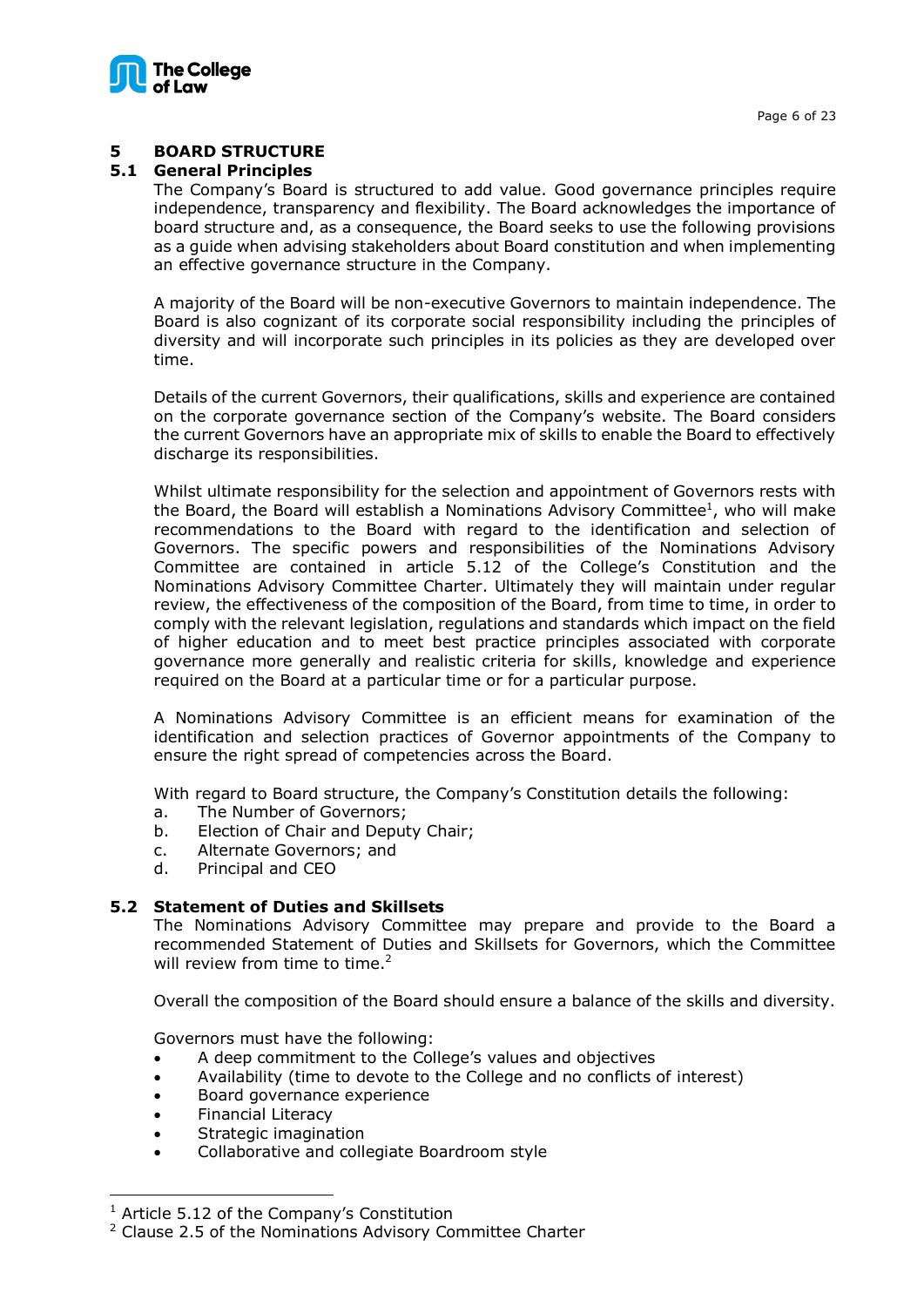

The Board should have a balance of the following skills:

- Legal Education product, teaching and learning performance
- Legal profession regulation
- Legal Services Policy
- Law
- Education technology
- Multimedia/eCommerce
- Commercial finance, accounting and tax
- Product development
- Marketing skills
- Organisational development
- Policy development
- Higher education governance and regulation
- Capacity for regulatory influence
- Sophisticated understanding of strategic risk
- Growing businesses
- Talent management
- Knowledge of College business territories
- Conducting business internationally
- Public Affairs and Brand Management
- Memberships of professional bodies

# <span id="page-6-0"></span>**5.3 Vacation of Office**

It is envisaged that the Governors will remain on the Board until required to vacate the office pursuant to the Company's Constitution<sup>3</sup>. The terms and conditions for Governors are contained in their letters of appointment.

If it is necessary to appoint a Governor for shorter periods of time to reflect necessary expertise or skills on the Board, it is anticipated that this situation will be clearly identified in the relevant Governor's letter of appointment.

# <span id="page-6-1"></span>**6 COMMITTEES**

# <span id="page-6-2"></span>**6.1 Generally**

The Board will have the following committees (referred to as "Advisory Boards" in the Constitution), all of which will act in advisory capacity only:

- a) Audit Risk & Compliance Committee
- b) College of Law Academic Board (COLAB)
- c) Remuneration Committee
- d) Nominations Advisory Committee
- e) Executive Committee
- f) Nominations Advisory Committee
- g) College of Law New South Wales Chapter Board
- h) College of Law Queensland Chapter Board
- i) College of Law South Australia Chapter Board
- j) College of Law Western Australia Chapter Board
- k) College of Law Victoria Chapter Board
- l) Fellowship Advisory Committee

These Committees are established in order to improve Board efficacy and to facilitate concentrated skill and effort in certain areas. However, these Committees do not abrogate any Governors from their responsibilities. Governors are entitled to attend any Committee or Chapter Board meeting with the exception of Executive Governors, who are not permitted to attend Remuneration Committee Meetings unless by invitation by the Chair of the Remuneration Committee.

 $3$  Article 8.4 and 8.5 of the Company's Constitution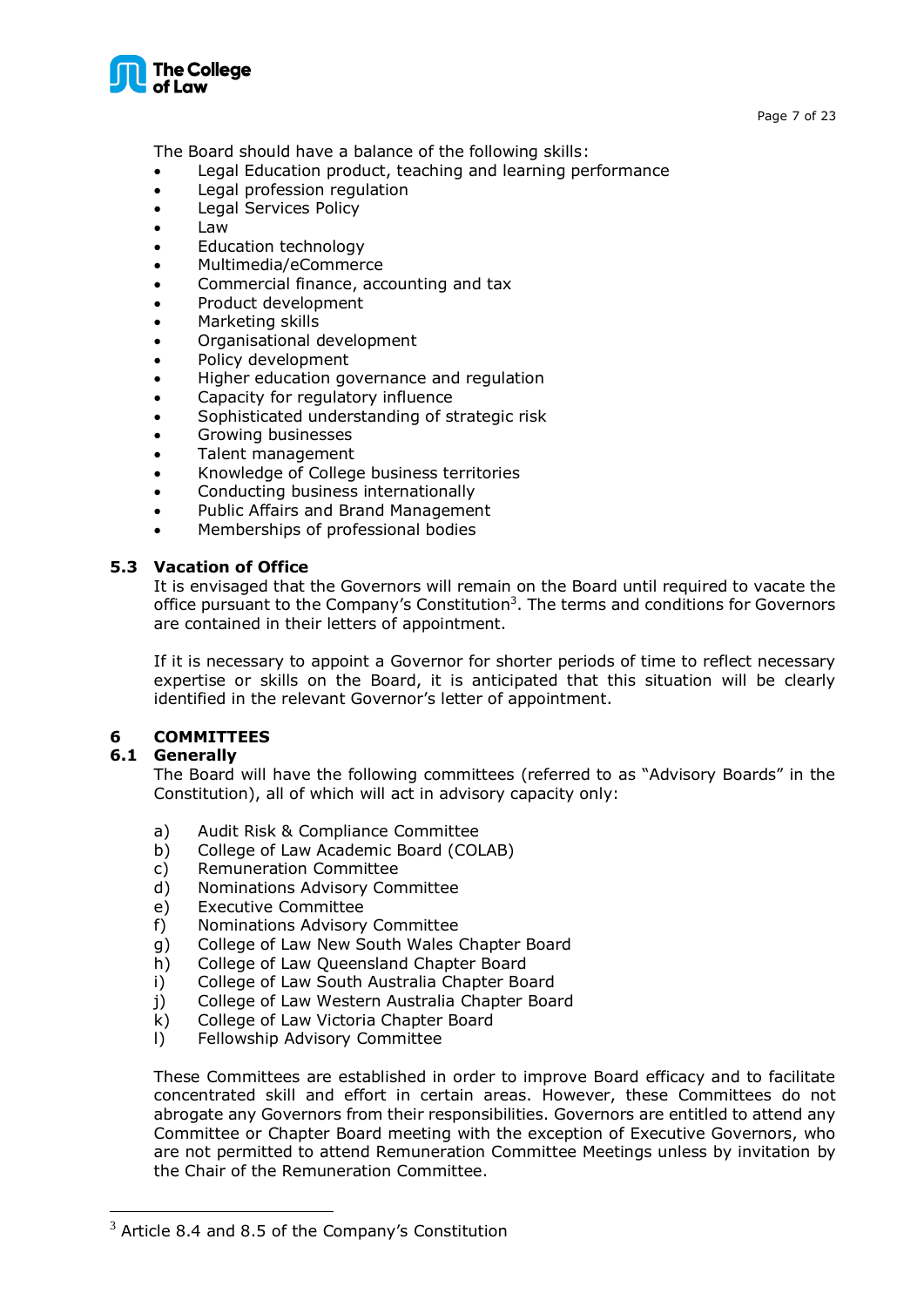

Each Committee is established under the Company's Constitution and operates under its own Charter. Charters are periodically reviewed and amendments are approved by the Board. These Charters are available on the corporate governance section of the Company's website.

# <span id="page-7-0"></span>**7 BOARD MEETINGS**

# <span id="page-7-1"></span>**7.1 Generally**

The Board meetings and agenda are fundamental governance processes. The Board meeting is critical as it is the main opportunity for Governors to:

- a) obtain and exchange information with senior managers;
- b) obtain and exchange information with each other; and
- c) make decisions.

The Board meeting agenda is important as it shapes the information flow and subsequent discussion.

# <span id="page-7-2"></span>**7.2 Meeting Frequency**

Unless otherwise agreed, the Board will meet at least 7 times per year usually in the months of February, March/April, May, July, August, October and December. In addition to the fixed Board meetings additional reserved dates may be set where required in the event the Board have additional business to consider. There will be an Annual Planning Conference each year between February and March. A schedule of the meeting dates for the following year will usually be approved in the second half of the year.

Alternatively, a Board meeting can be convened under the Constitution when a Governor so requests. In such situations, at least seven days' written notice of a meeting must be given unless it is an emergency meeting.

It is intended that at least three Board meetings will be physical face to face meetings, other meetings will be convened by teleconference or video conferencing link. Physical presence at non-designated face to face meetings is welcomed. Unless special circumstances prevail and written notification is provided to the Chair beforehand, all Governors are expected to attend in person, face to face meetings.

Attendance at Board meetings will be contained in the Annual Financial Report each year.

# <span id="page-7-3"></span>**7.3 Attendees**

Attendees at Board meetings will comprise all Board members including the Governors and the Company Secretary. In addition, senior managers scheduled to give presentations and other parties needing decisions to be taken by the Board will be invited for the whole or any relevant part of the meeting. Similarly, the Chair or a majority of Governors may request the attendance of any person who, in their opinion, may be able to assist the Board in any matter under consideration.

# <span id="page-7-4"></span>**7.4 Quorum**

Three Governors will constitute a quorum at a meeting of Governors, unless the Governors at any time determine that a greater number of Governors must be present to constitute a quorum. 4

 $4$  Article 8.7(g) of the Company's Constitution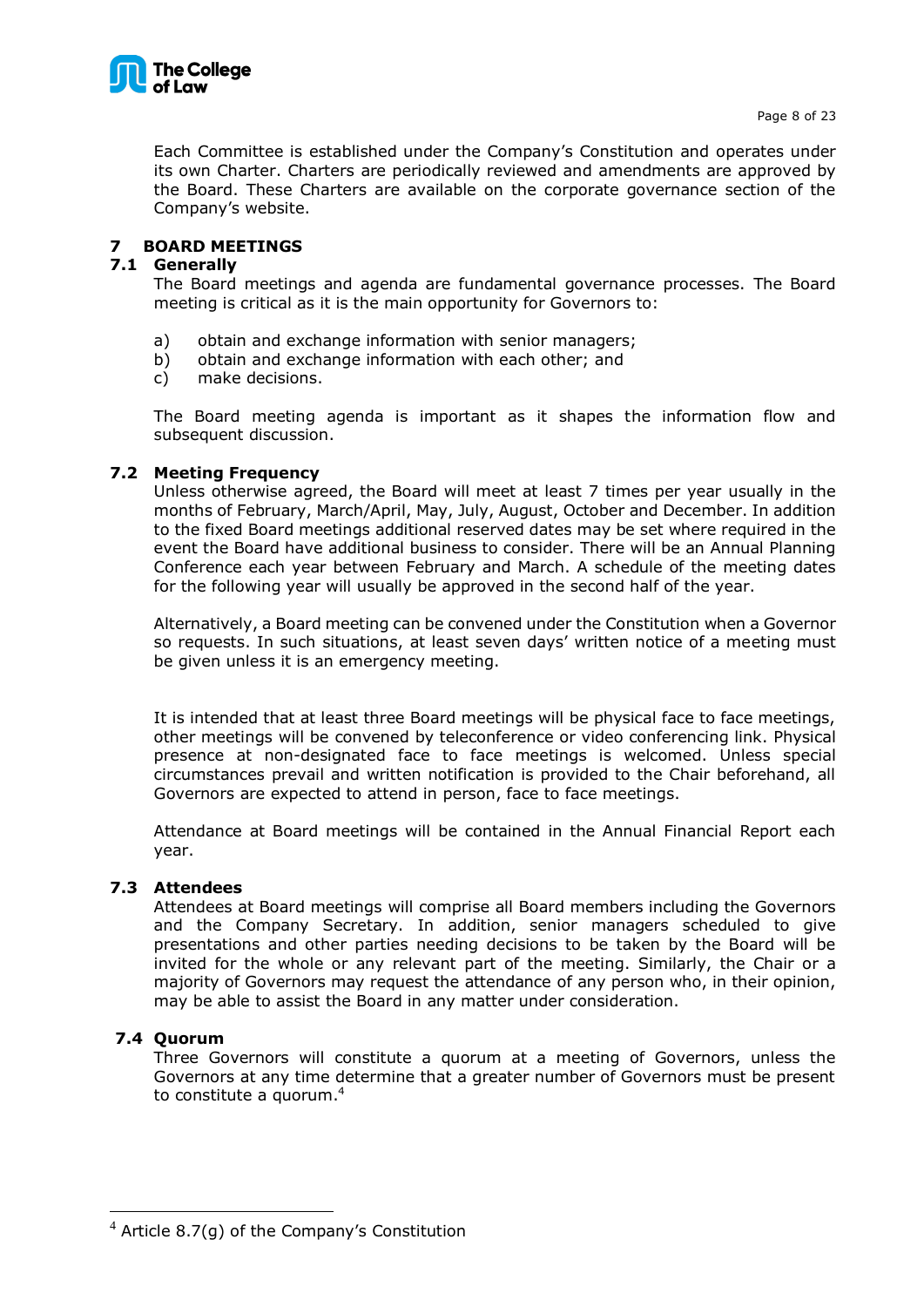



# <span id="page-8-0"></span>**7.5 Conduct of Meetings**

The Chair will determine the degree of formality required at each meeting while maintaining the decorum of such meetings. As such, the Chair will:

- a) enquire of Governors at the commencement of each meeting whether they have any interest that needs to be declared;
- b) ensure that all Governors are heard;
- c) retain sufficient control to ensure that the authority of the Chair is recognised. This may require a degree of formality to be reintroduced when it is required to make progress;
- d) take care that the decisions are properly understood and well recorded; and
- e) ensure that the decisions and debate are completed with a formal resolution recording the conclusions reached.

In the case of an equality of votes, the Chair has a casting vote in addition to a deliberative vote<sup>5</sup>.

# <span id="page-8-1"></span>**8. BOARD AGENDA AND PAPERS**

# <span id="page-8-2"></span>**8.1 Agenda Format**

An agenda will be prepared for each Board and Committee meeting. The Board meeting agenda will be established through the agency of executive staff, guided by the Board of Governors, including meeting administration matters, items of special business, business reports, general business and any other such items as deemed necessary for the Board.

# <span id="page-8-3"></span>**8.2 Starring of Agenda Items**

Features of standing agenda items at a meeting are expected to include:

# a) **Procedure**

The Company's usual procedure at meetings is to debate or discuss only those items which are specially starred (\*) for discussion.

Each Board paper must commence with a set of draft resolutions. If the item is not starred for discussion at the commencement of the meeting, the Chair will move a motion adopting all draft resolutions on unstarred items. If passed the draft resolutions will be deemed to be adopted.

A list of resolutions on unstarred items shall be kept and updated by the Company Secretary and tabled in the Board Meeting in support of this motion.

Disclosure of Governors' Interests along with the CEO/Principal's Report will be permanently starred items for discussion at each Board meeting along with a number of items of special business.

Governors are able to star items for discussion by email or telephone to the CEO/Principal or the Company Secretary preferably by the day prior to the meeting, or at the beginning of the meeting by special leave of the Chair.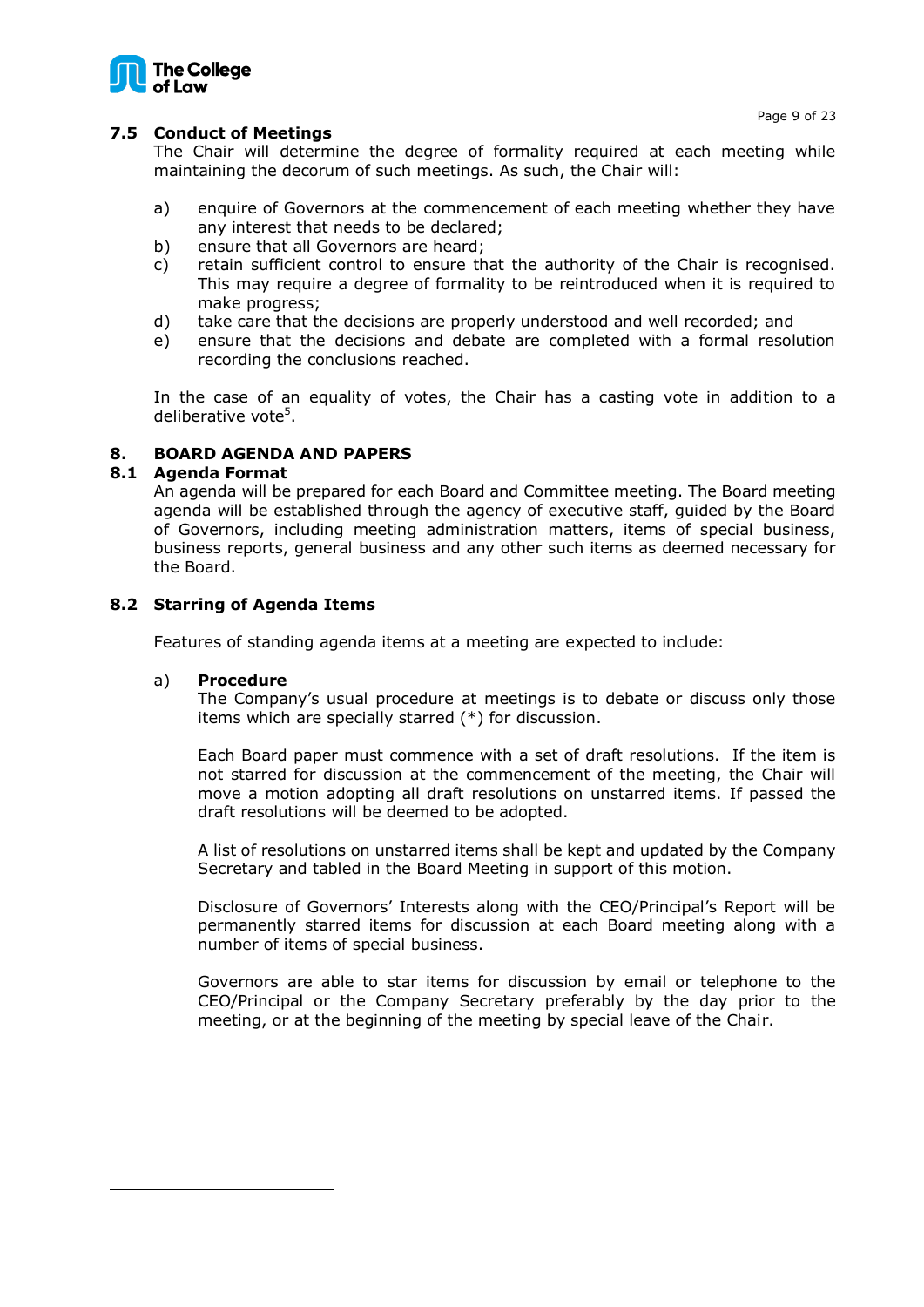Page 10 of 23



# <span id="page-9-0"></span>**8.3 Board Papers**

The CEO/Principal and the Company Secretary are responsible for the preparation and circulation of Board Papers.

All Board Papers must be made available on the electronic Board portal a minimum of six days before the Board meeting. Upon request hard copies of Board papers will be distributed to Governors.

No papers requiring consideration or decision can be tabled at the Board meeting, except with the prior approval of the Chair or the CEO/Principal or by resolution of the Board. Papers including presentations to be tabled at the Board meeting need to be brought to the attention of the Company Secretary at least one day prior to the Board meeting.

Board papers will be presented as Management Reports, Special Business or Information/Status papers. Items of Special Business will require a decision of the Board and this will be identified in the draft resolutions.

Lengthy Board papers will contain a brief 1-2 page executive summary.

# <span id="page-9-1"></span>**9 BOARD MINUTES**

# <span id="page-9-2"></span>**9.1 In General**

Minutes of the previous meeting, together with minutes of any committee meeting requiring report to the Board, will be included in final draft form with the Board papers for noting and adoption.

#### <span id="page-9-3"></span>**9.2 Matters to Be Recorded**

Minutes will contain a brief reference to relevant Board Papers tabled plus the official resolution adopted by the Governors or Committee members.

All decisions will be recorded in the minutes by means of a formal resolution.

The Chair will read the precise resolution before the Board and ask for all in favour and those against. If a Governor does not voice dissent, it is taken that she or he is in favour of the resolution. The exact wording of the resolution will be recorded in the minutes and whether the resolution was carried or defeated, but will not contain the number of votes.

Governors who dissent can ask to have their decision and reasons for their decision noted in the minutes.

Where the draft resolution as recommended in the Board Papers is not adopted then a summary of the reasons for the alternative course of action will be noted in the minutes.

Similarly, other significant points raised by Governors but not covered in the papers will be noted.

# <span id="page-9-4"></span>**9.3 Adoption of Minutes**

Minutes will be prepared in draft form by the Company Secretary and provided to the Chair within the week following the meeting. Once the draft minutes have been approved by the Chair, the Company Secretary will circulate the draft minutes to all Governors for their review and comment.

At the CEO/Principal's discretion, an extract or elaboration of the minutes may be circulated for the purposes of communicating decisions within the organisation.

Once the minutes have been adopted by the Board they cannot be amended. Once adopted, the Minutes will be signed by the Chair and retained in the Official Minute Book.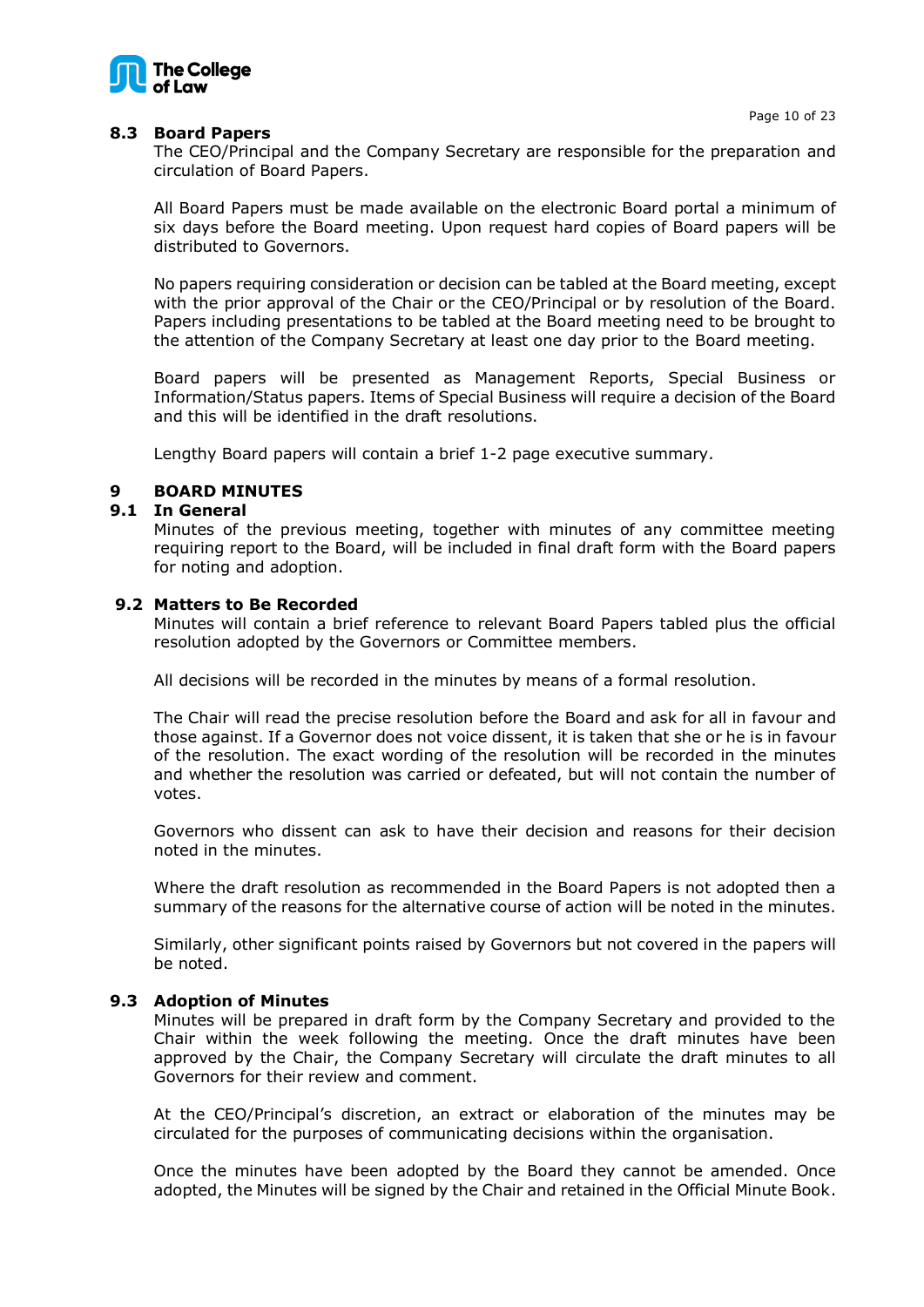

# <span id="page-10-0"></span>**9.4 Records Maintenance**

The Company Secretary will maintain a complete set of Board Papers at the Company's head office. These papers are maintained both for the Company as a whole and the Governors individually.

In addition all Official Minute Books and Statutory Registers as required by the *Corporations Act 2001* will be maintained at the Company's head office.

Decisions of a policy nature will also be recorded as a policy to be contained in the Company's Policies and Procedures Manual which is available in electronic form on the company's intranet site COL-Gate. This is the responsibility of the CEO/Principal.

It is recommended that each Governor also maintain a complete set of Board Papers.

# <span id="page-10-1"></span>**10 STRATEGY DEVELOPMENT**

# <span id="page-10-2"></span>**10.1 Strategic Planning Cycle**

The Board will approve the corporate strategic direction and strategic goals of the Company within the approved annual planning process.

# <span id="page-10-3"></span>**10.2 Corporate Strategy Document(s)**

Corporate Strategy documents will be updated and approved each year in accordance with the strategic planning cycle. The key corporate strategy documents are:

- Annual Environmental and Competitive Analyses
- Three Year Forward Financial Estimates
- Three Year Strategic Plan
- the 12 Month Group Business Plan and Business Unit Plans
- the 12 Month Budget
- any Business Unit Action Plans including the Marketing Plan
- Annual Academic Plan

The Board will be fully involved in the development of all strategy documents. This will be undertaken in conjunction with senior management, but the Board will formally approve the corporate strategy of the Company.

# <span id="page-10-4"></span>**E. BOARD GOVERNORS**

# <span id="page-10-5"></span>**11 GOVERNOR PROTECTION**

# <span id="page-10-6"></span>**11.1 General Principles**

As a general rule, a Governor has two key areas of protection:

- a) the right to information; and
- b) the ability to insure against specific risks of being a Governor.

As a matter of policy, the following measures of Governor protection will apply.

# <span id="page-10-7"></span>**11.2 Information Seeking Protocol**

Governors will adhere to the following protocol when seeking information:

- a) Approach the CEO/Principal to request the required data;
- b) If the data is not forthcoming, approach the Chair;
- c) If a resolution is still not forthcoming, write a letter to all Board members and the CEO/Principal detailing the information required, purpose of the information, and who the Governor intends to approach in order to obtain the information;
- d) As a last resort, employ the provisions of the *Corporations Act 2001*.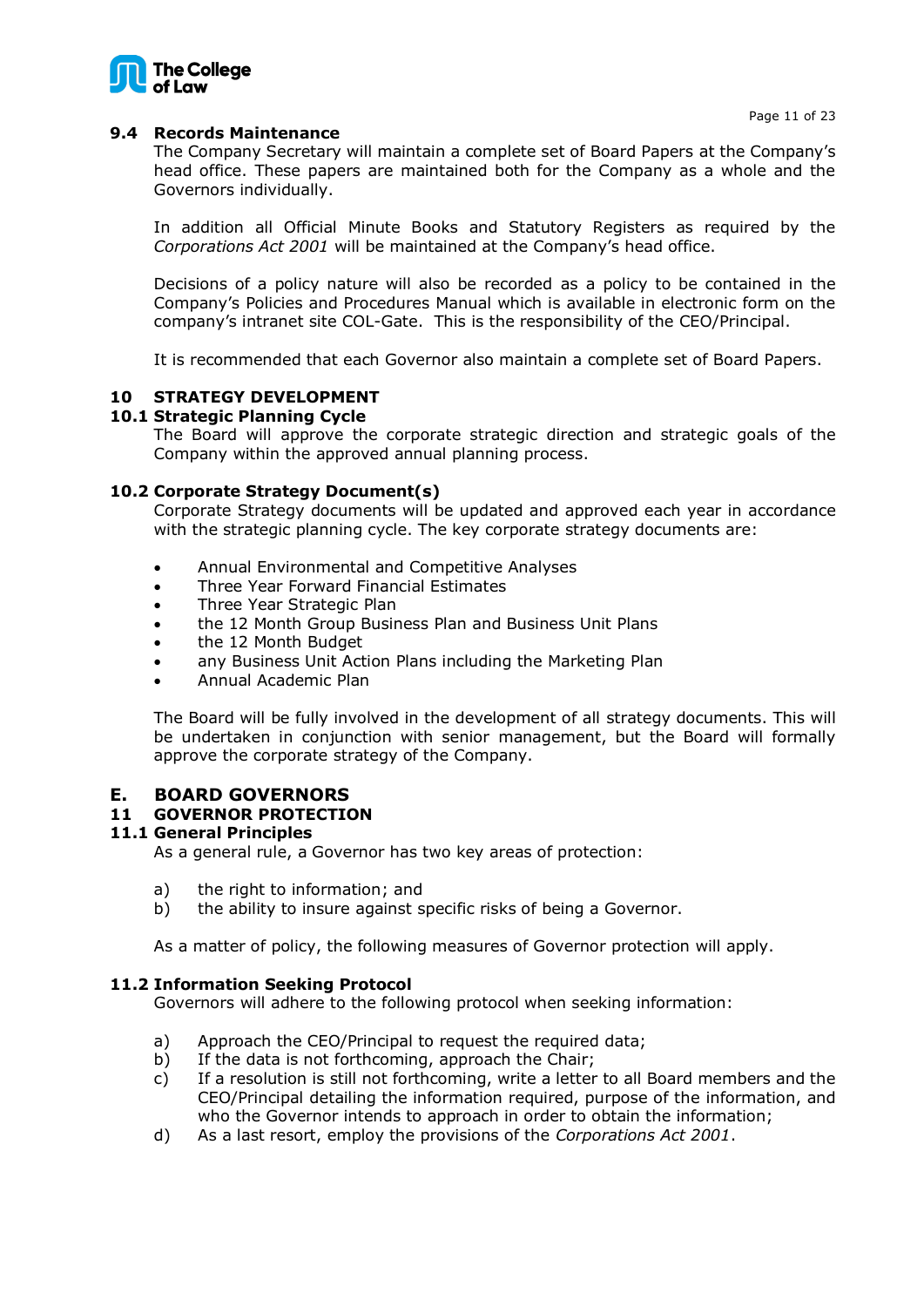

#### <span id="page-11-0"></span>**11.3 Access to Board Papers and Legal Advice**

The complete set of hard copy Board Papers are held at the Company's head office. Governors can now access all Board papers from January 2020 via the electronic Board portal.

Governors are entitled to access the papers for the period when they were a Governor on request, even if they have ceased to be Governors, and this policy has been adopted as a formal Board resolution.

All documentation containing or seeking legal advice is intended to be available to and for the benefit of both the Company and to the Governors in their personal capacities.

#### <span id="page-11-1"></span>**11.4 Insurance**

The Company will provide each Governor with a copy of the D&O policy and any changes to that policy if the Governor so requires.

The Company will maintain each Governor's D&O insurance for seven years from the date at which they ceased to be a Governor.

#### <span id="page-11-2"></span>**12 BOARD EVALUATION**

At least every three years the Chair will consider whether the Board will conduct an evaluation of its performance. The objective of this evaluation is to provide best practice corporate governance to the Company. Such a review can be:

- a) qualitative, quantitative or a mixture of both;
- b) formal or informal;
- c) concentrated on reviewing the Board as a whole or Governors individually;
- d) self-administered, administered by the Chair/fellow Governors or administered by an independent expert; or
- e) focussed internally on the Governors or involve the wider body of corporate stakeholders including, but not limited to, customers, suppliers, employees and the community.

The findings of this review will be tabled at the first meeting after the review occurs.

The Chair will action this evaluation, obtaining any assistance required. It is envisaged that all relevant findings will be incorporated into this Corporate Governance Charter.

#### <span id="page-11-3"></span>**13 GOVERNOR REMUNERATION**

The Remuneration Committee will recommend a Remuneration Philosophy to be approved by the Board. Governor's fees are to come from a Governor's remuneration pool as approved by Members of the Company in general meeting. The remuneration pool is inclusive of all Governor remuneration including Committee Chair and Committee member fees. The specific allocation of fees to individual roles and persons will be in line with the Company's Remuneration Philosophy. Fees will be reviewed annually however it is not necessarily the case that fees will change annually.

#### <span id="page-11-4"></span>**14 GOVERNOR DEVELOPMENT**

In order to continually improve Board performance, all Governors are encouraged to undergo continuing professional development as Governors.

Specifically, where skills gaps are identified, Governors will be provided with resources and training to address them.

Governors are also encouraged to undertake self-development where appropriate. The budget for Governor development activities is included in the Company's staff development budget. Governors who wish to undertake a development activity at Company expense should approach the Chair.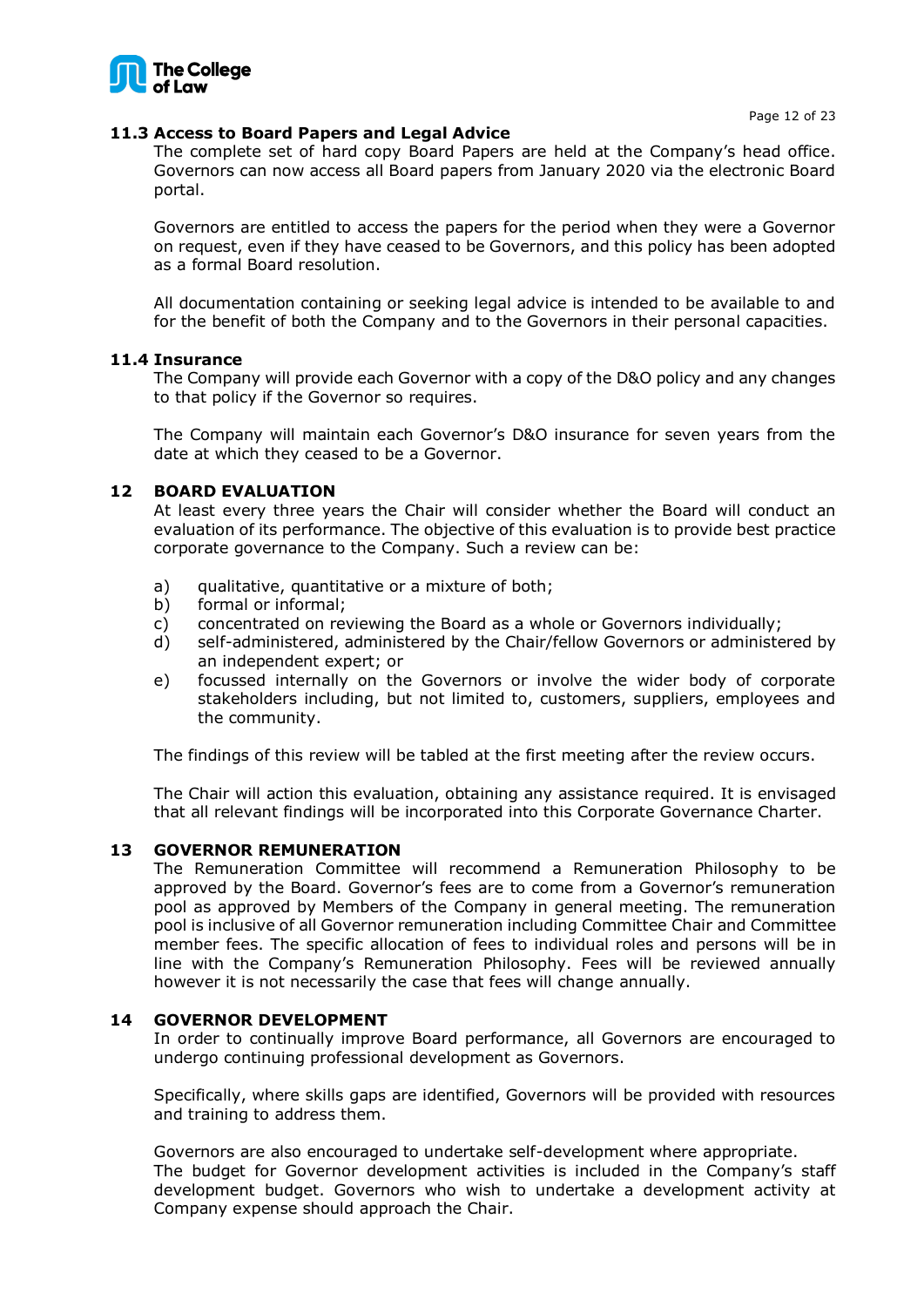

# <span id="page-12-0"></span>**15 GOVERNOR INDUCTION**

New Governors will undergo an induction program facilitated at the Company's head office. New Governors will meet and be involved in interactive sessions with senior members of staff providing insight into the Company's operations and expectations surrounding their role. Information conveyed to the new Governors will include:

- a) a corporate governance handbook, which includes:
	- i. the Company's vision and mission
	- ii. a Governors responsibility and time commitment document
	- iii. the latest Annual Financial Report
	- iv. the Company's Constitution
	- v. Biographies of the Board of Governors
	- vi. the latest organisation chart
	- vii. Board Committee lists
	- viii. the Company's Governance Structure
	- ix. a Member Fact Sheet
	- x. Three Year Strategic Plans and Annual Business Plans
	- xi. Corporate Governance Charter
	- xii. Committee Charters
	- xiii. Important policies
	- xiv. Contact lists
	- xv. Details of the roles and responsibilities with an outline of the qualities required to be a successful Governor;
- b) Recent copies of Board papers
- c) information about the Company's legal requirements
- d) regulators the Company is responsible to

# <span id="page-12-1"></span>**F. ROLES AND RESPONSIBILITIES**

# <span id="page-12-2"></span>**16 THE ROLE OF INDIVIDUAL GOVERNORS**

# <span id="page-12-3"></span>**16.1 Governors' General Roles**

Governors have the ultimate responsibility for the overall successful operations of the Company. In line with other companies, their duties relate to:

- a) Acting in the best interests of the company<sup>6</sup>;
- b) financial operations and solvency;
- c) all matters as prescribed by legislation including, but not limited to, workplace, health & safety and the environment;
- d) all major policy issues including, but not limited to, industrial relations and quality assurance, and the strategic direction of the Company;
- e) the approval of plans of all kinds and reports about the performance of the Company against those plans.

# <span id="page-12-4"></span>**16.2 Advice and Contacts**

# a) **The Advisory Role**

It is recognized that a key component of the duties of a Governor is the provision of a sounding board for CEO/Principal's ideas and challenges.

In recognition that the CEO/Principal–board relationship is critical to effective corporate governance, Governors of the Company should provide frank and honest advice to the CEO/Principal.

Similarly, all advice should be constructive in nature and provided in a positive manner.

Where appropriate, Governors should recommend possible alternative advisors if they do not feel adequately trained to assist.

<sup>6</sup> S181(1) of the *Corporations Act 2001*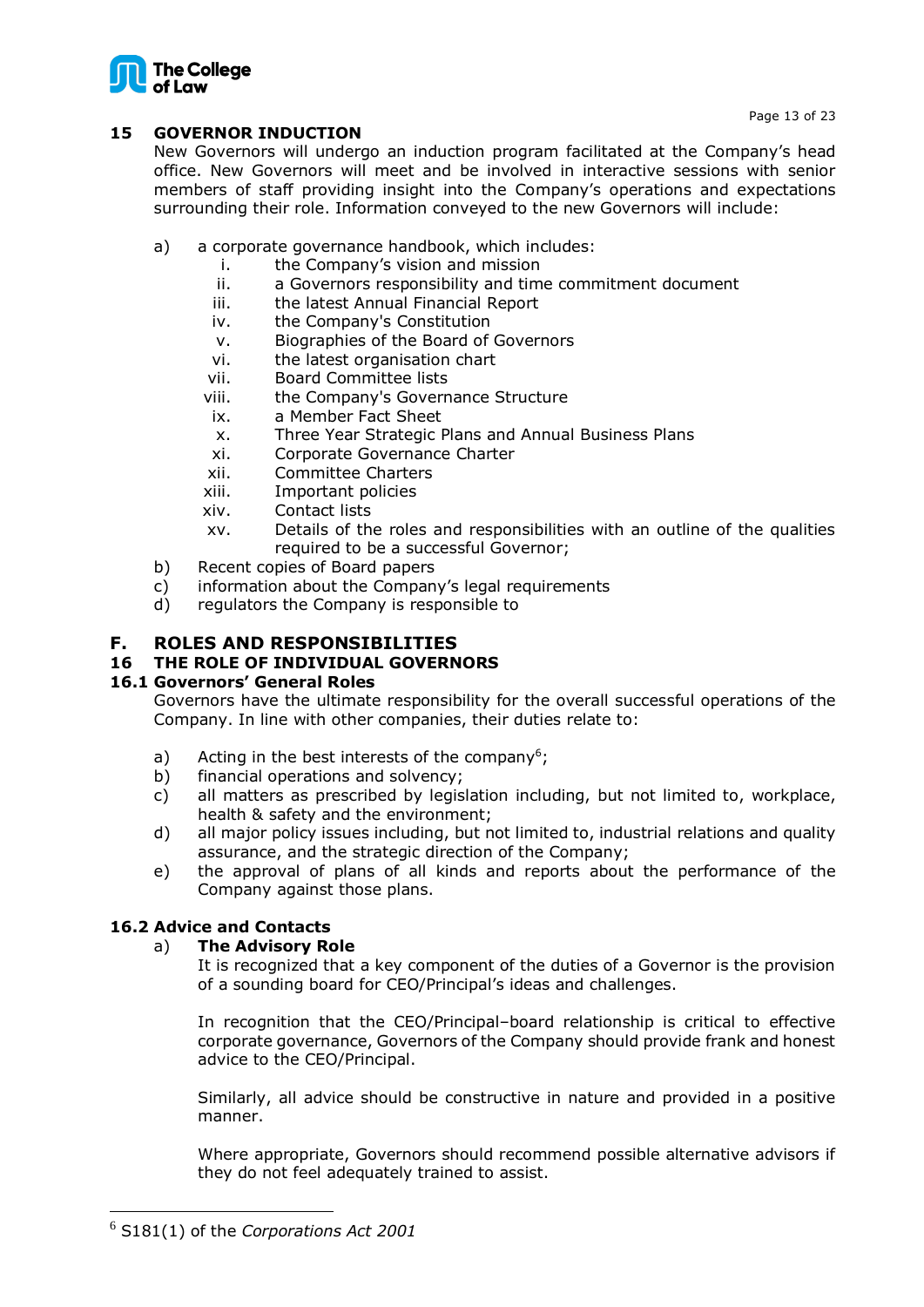

# b) **Contacts**

Governors of the Company are also expected, where appropriate, to employ business contacts in furthering the interests of the Company.

Similarly, Governors are expected to actively promote the organisation in external interactions.

# <span id="page-13-0"></span>**16.3 Governor's Code of Conduct**

In accordance with legal requirements and agreed ethical standards, Governors, without detracting from or limiting the legal duties and obligations of Governors, will:

- a) owe a fiduciary duty to the Company as a whole;
- b) use the powers of the office for a proper purpose;
- c) discharge their duties in good faith and honesty;
- d) act with the level of skill, care and diligence expected of a Governor of a major company;
- e) demonstrate commercial reasonableness in their decisions;
- f) act for the benefit of the Company;
- g) not make improper use of information gained through their position as a Governor;
- h) not take improper advantage of the position of Governor;
- i) not allow personal interests, or the interest of any associated person, to conflict with the interests of the Company;
- j) make reasonable enquiries to ensure that the Company is operating efficiently, effectively and legally towards achieving its goals;
- k) undertake diligent analysis of all proposals placed before the Board;
- l) not direct any enquiries about Company matters through College staff but only the Chair and/or CEO/Principal, with the exception of administrative or corporate governance matters which can be directed to the Company Secretary;
- m) represent the Company on external committees, working parties, consultations, conferences and other forums if nominated to do so by the Board, however should a Governor cease to hold office then such representation will cease at the time the Governors ceases to hold office or earlier if the Chair so decides;
- n) not engage in conduct likely to bring discredit upon the Company;
- o) not commit the resources of the Company nor direct staff to commit resources of the Company without the written authority of the CEO/Principal or if such resources are financial, without written resolution of the Board;
- p) not speak to any media outlets about any Company matters or other associated matters unless delegated authority by the Chair or CEO/Principal. Such delegation will outline the basis for which a Governor may speak to a media outlet.
- q) give of their specific expertise generously to the Company; and
- r) comply with the spirit, as well as the letter, of the law and with the principles of this Charter.

# <span id="page-13-1"></span>**16.4 Expectations of Governors in Board Process**

A Governor shall, in good faith, behave in a manner that is consistent with generally accepted procedures for the conduct of meetings at all meetings of the Board.

Governors are expected to be forthright in Board meetings and have a duty to question, request information, raise any issue, fully canvass all aspects of any issue confronting the Company and cast their vote of any resolution according to their own decision.

However, outside the Boardroom, Governors will support the letter and spirit of Board decisions in discussions with joint venture partners, suppliers, customers, staff and other parties.

Governors will keep confidential Board discussions and deliberations. Similarly, all confidential information received by a Governor in the course of the exercise of the Governor's duties remains the property of the Company. It is improper to disclose it, or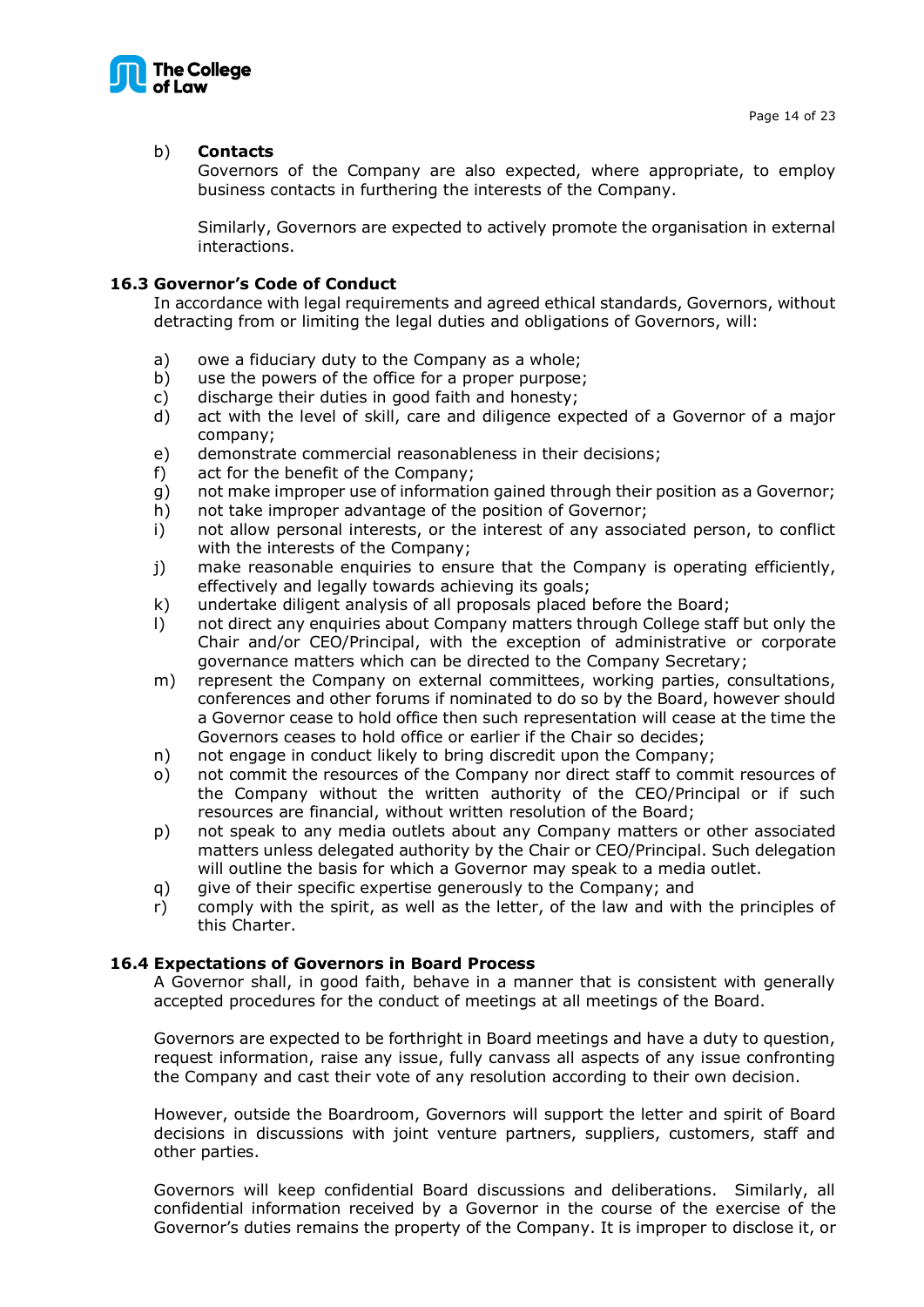

Page 15 of 23

allow it to be disclosed, unless that disclosure has been authorised by the person from whom the information is provided, or is required by law.

# <span id="page-14-0"></span>**16.5 Register of Governors' Interests and Related Party Transactions**

Governors must:

- a) Disclose to the Board actual or potential conflicts of interest which may exist or might reasonably be thought to exist between the interests of the Governor and the interests of any other parties in carrying out the activities of the Company; and
- b) At the request of the Board, within seven days or such further period as may be allowed, take such steps as are necessary and reasonable to remove any conflict of interest referred to above.

If a Governor cannot or is unwilling to remove a conflict of interest as required, then the Governor must absent herself or himself from the room when discussing matters about which the conflict relates. This entry and exit should be minuted.

However, during a Board meeting if the Board decide unanimously after discussions (without the conflicted Governor present) the nature and extent of the Governor's interest should not disqualify the Governor, then that Governor can take part in discussions and voting involving the conflicting interests. This decision of the Board should be minuted.

Governors will indicate to the Chair any potential conflict of interest situation as soon as it arises<sup>7</sup> and in accordance with the *Corporations Act 2001*<sup>8</sup>.

The same requirement will exist for related party transactions. Related party transactions are those as detailed in the *Corporations Act 2001<sup>9</sup>* and must be reported to the Chair in writing and notified at each Board meeting.

These requirements will also apply to all senior officers of the Company.

The Company Secretary will maintain a Register of Related Party Transactions, and a Register of Governor's Interests.

# <span id="page-14-1"></span>**16.6 Emergency Contact Procedures**

As there is the occasional need for urgent decisions, Governors should leave with the Company Secretary any contact details, either for themselves or for a person who knows their location, so that all Governors can be contacted within 24 hours in cases of a circular resolution or other urgent business matters.

# <span id="page-14-2"></span>**17 THE ROLE OF THE CHAIR**

# <span id="page-14-3"></span>**17.1 Generally**

The Chair's role is a key one within the Company. The Chair is considered the lead Governor and utilises experience, skills and leadership abilities to facilitate the governance processes. The Chair acts as an important link between the board and the Company's management via the CEO. The role of the Chair is not defined in the *Corporations Act 2001,* thus many functions of the Chair are customary rather than formalised by law

 $7$  Article 8.14 of the Company's Constitution

<sup>8</sup> s191 and s192 of the *Corporations Act 2001*

<sup>9</sup> s228 and s229 of the *Corporations Act 2001*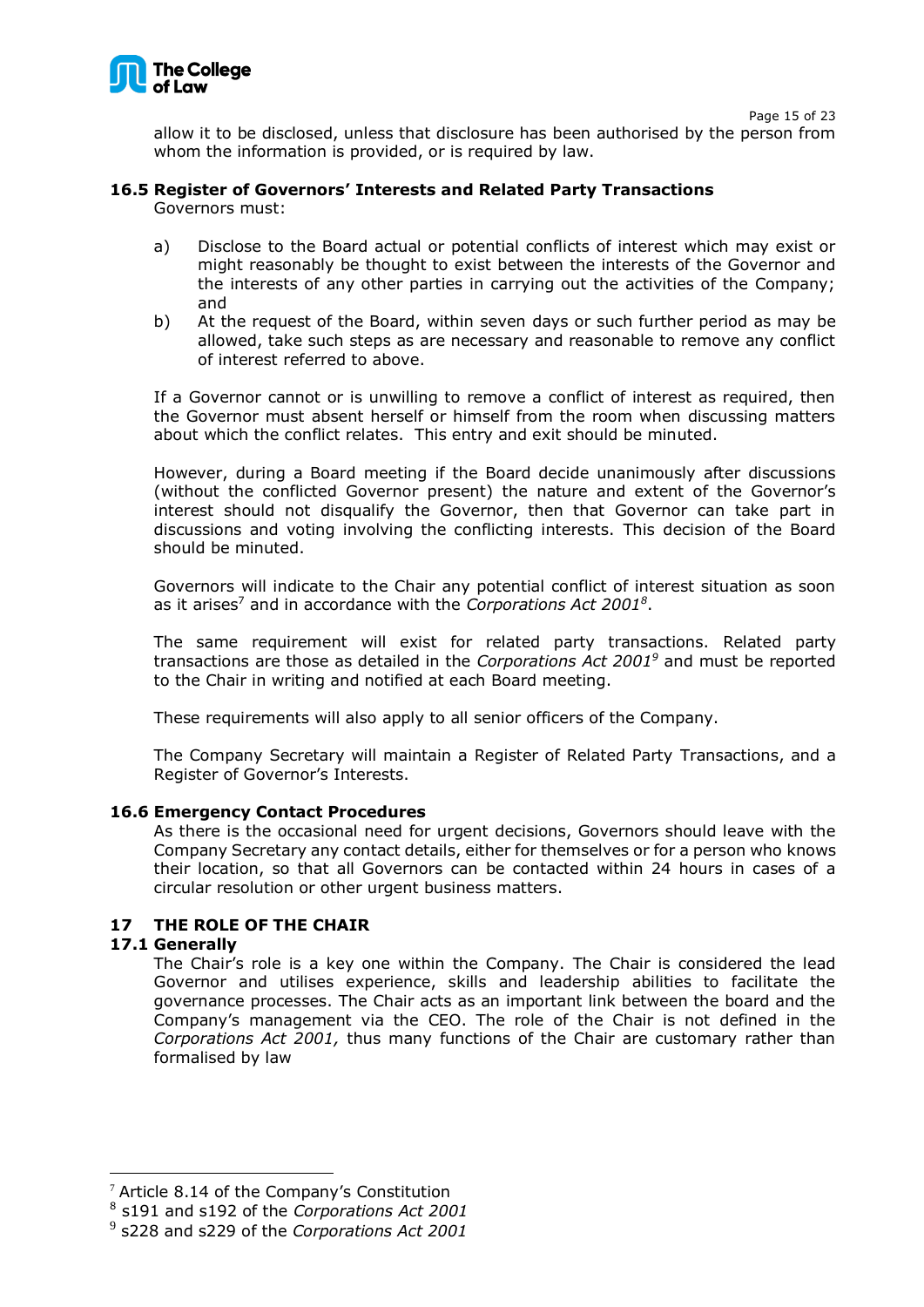

# <span id="page-15-0"></span>**17.2 Specific Chair Roles**

In common with the Chair of most companies, the Chair will:

- a) chair Board meetings;
- b) facilitating the effective functioning of the board including managing the conduct, frequency and length of board meetings;
- c) establishing and maintaining the effective working relationship with the CEO;
- d) establish the agenda for Board meetings in consultation with the CEO/Principal and Company Secretary;
- e) be the spokesperson for the Company at any Annual or Extraordinary General Meetings and in the reporting of performance and profit figures. The CEO/Principal or the CEO/Principal's nominee shall undertake all other public relations activities;
- f) be the major point of contact between the Board and the CEO/Principal;
- g) be kept fully informed of current events by the CEO/Principal on all matters which may be of interest to Governors;
- h) regularly review with the CEO/Principal and such other senior Officers as the CEO/Principal recommends, progress on important initiatives and significant issues facing the Company;
- i) provide mentoring for the CEO/Principal;
- j) chair evaluation processes through nominated Review Committees;
- k) commence the annual process of Board and Governor evaluation; and
- l) in accordance with article 8.8(c) of the Constitution, the Chair has a casting vote.

# <span id="page-15-1"></span>**17.3 Conflict of Interest**

As with all Governors, the Chair is not entitled to vote or participate in the deliberations on any matter in which she or he has a personal interest unless there is compliance with the conflict of interest provisions contained in section 8 of this Charter.

# <span id="page-15-2"></span>**18 THE ROLE OF THE COMPANY SECRETARY**

# <span id="page-15-3"></span>**18.1 Role of the Company Secretary**

The Company Secretary of the Company is charged with facilitating the Company's corporate governance processes and providing general advice to Governors in relation to corporate governance and the compliance of processes within the requirements of the Constitution and the *Corporations Act 2001*. In so doing, the Company Secretary is accountable to the Board for the efficient and effective administration of its policies, processes and procedures.

In addition, while issues relating to monitoring the Company's areas of greatest operational, financial and compliance risk and risk management strategies are the responsibility of the Audit Risk & Compliance Committee, the Company Secretary manages the administration and implementation of the Company's Compliance Management System.

It is envisaged that the Company Secretary will hold appropriate qualifications.

# <span id="page-15-4"></span>**18.2 Appointment of the Company Secretary**

As outlined in the Constitution, the Company Secretary holds office on terms and conditions as the CEO/Principal and the Board determine. Other persons may similarly be appointed as acting secretary or as an additional secretary.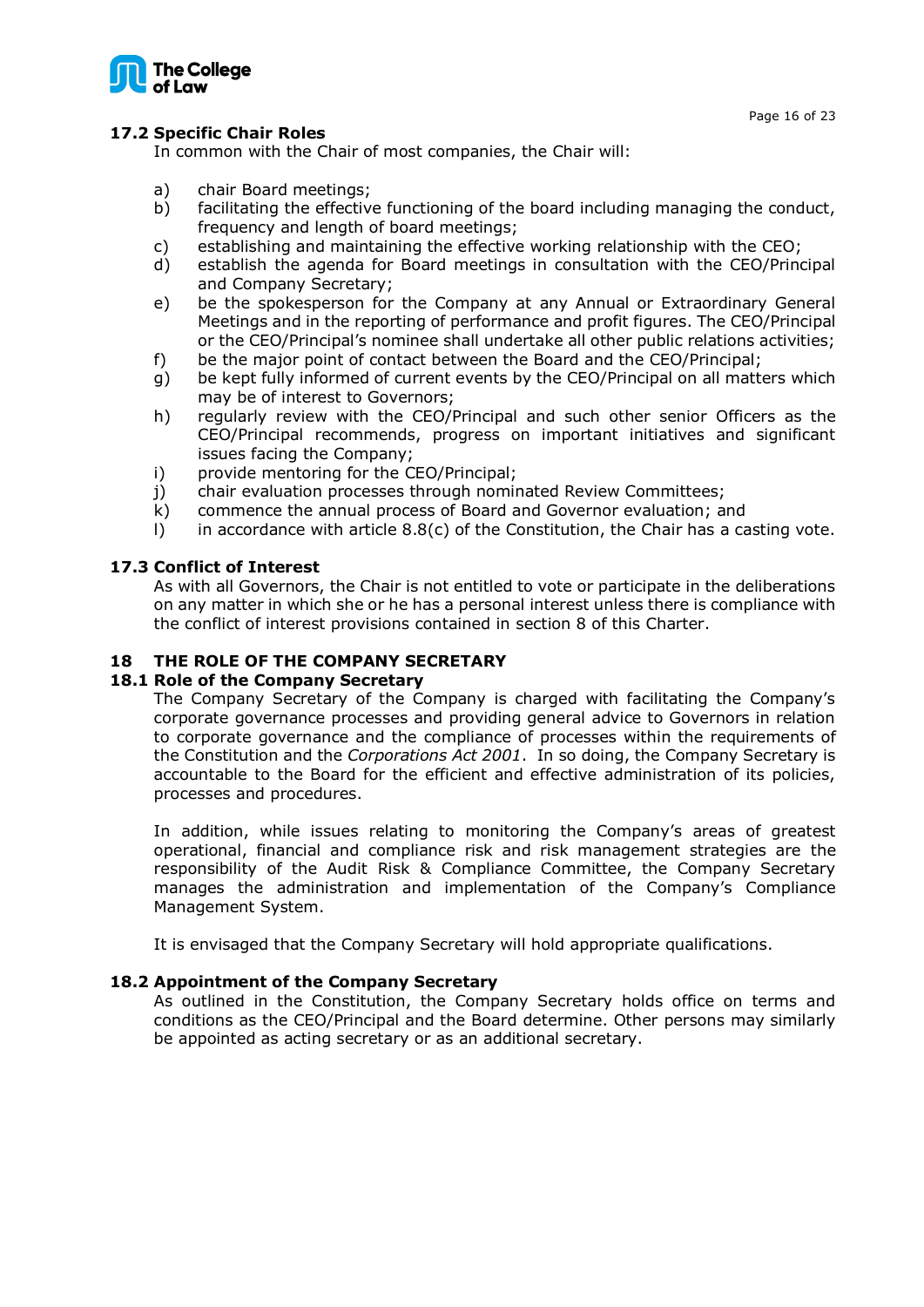

# <span id="page-16-0"></span>**18.3 Specific Tasks of the Company Secretary**

The specific tasks of the Company Secretary, in line of report to the CEO/Principal include:

- a) administering the Company's Compliance Management System and taking all reasonable steps to ensure the Company's legislative obligations are identified. It is the responsibility of the relevant manager to ensure the Company's specific legislative obligations are met;
- b) ensuring that the Agenda and Board Papers are prepared and available to Governors at least six days before the Board meeting;
- c) recording, maintaining and distributing the minutes of all Board and Board subcommittee meetings as required;
- d) preparing for and attending all Annual and Extraordinary General Meetings of the Company;
- e) recording, maintaining and distributing the minutes of all Annual and Extraordinary General Meetings of the Company;
- f) ensuring all requirements of ASIC and the ACNC are fully met;
- g) providing advice of a general nature to Governors about corporate governance principles and individual Governor liability;
- h) subject to provisions for shorter notice of a Board meeting as per the Constitution, notifying the Governors in writing at least seven (7) days in advance of a meeting of the Board; and
- i) any other services the CEO/Principal or Chair may require within the context of the role described at 18.1 of this Charter.

# <span id="page-16-1"></span>**19 THE ROLE OF THE CEO/PRINCIPAL**

# <span id="page-16-2"></span>**19.1 Accountabilities**

The CEO/Principal is appointed by the Board.

The CEO/Principal is the officer of the Company ultimately responsible for the overall performance of the Company within its vision and mission and for the detailed operational management of the Company in accordance with the strategy, policies and programs approved by the Board. The CEO/Principal is accountable for ensuring that the Company achieves the goal endorsed by the Board in plans approved by it from time to time.

Beneath these main accountabilities, the CEO/Principal has specific accountabilities to the Board for:

- a) the Board's business agenda and its development;
- b) strategic planning;
- c) internal organisation, management and development including special projects notified by him or delegated to him from time to time; and
- d) external relations, including stakeholder liaison and marketing.

# <span id="page-16-3"></span>**19.2 Functions**

The CEO/Principal's functions and responsibilities will include:

- a) developing, with the Board, a consensus for the Company's vision and direction;
- b) constructing, with the management team, programs to implement this vision;
- c) negotiating the terms and conditions of appointment of senior executives for Board approval;
- d) appointing the senior management team;
- e) endorsing the terms and conditions of appointment of all other staff members;
- f) providing strong leadership to, and effective management of, the Company in order to:
	- encourage cooperation and teamwork;
	- − build and maintain staff morale at a high level; and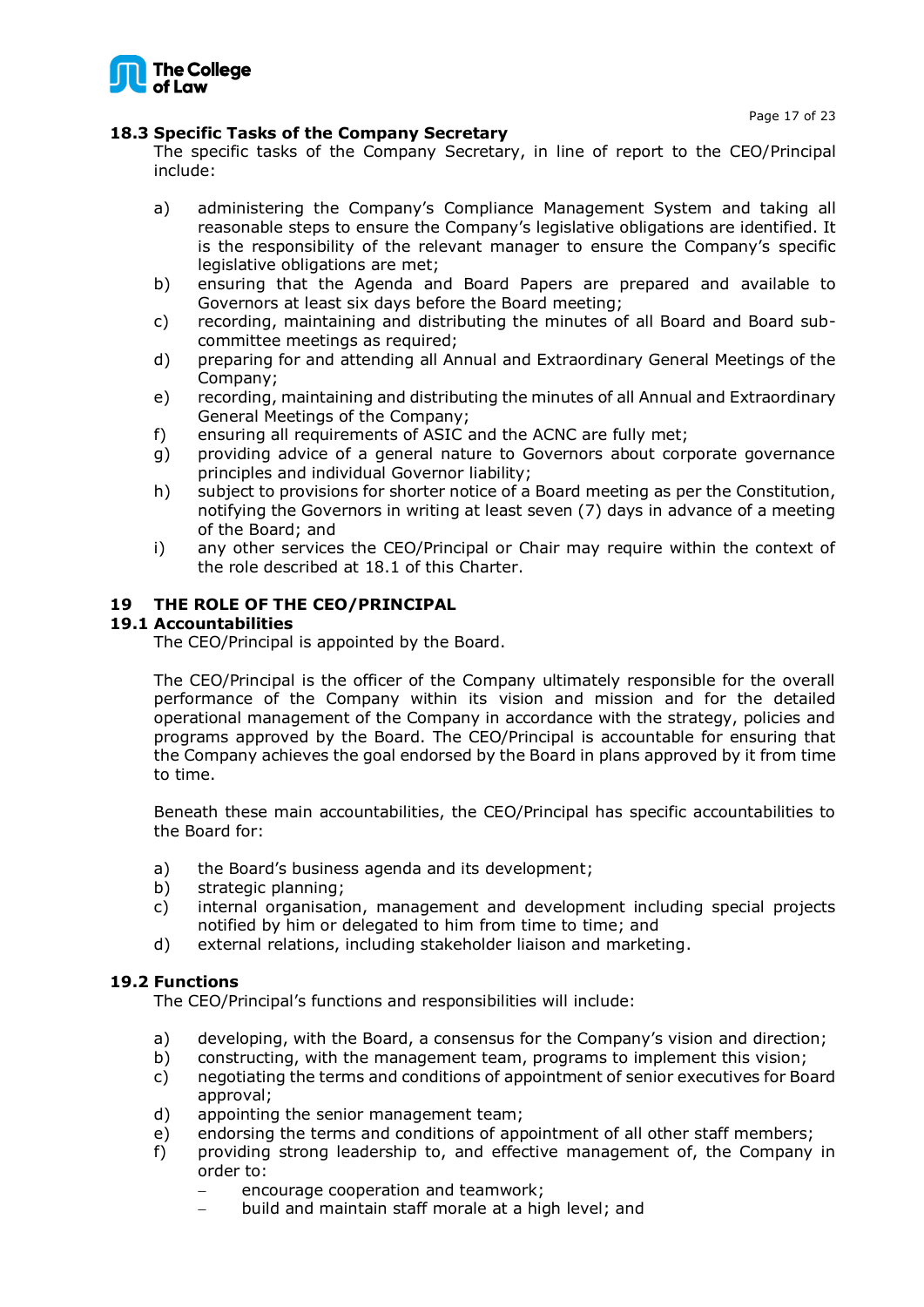

Page 18 of 23

- − build and maintain a strong sense of staff identity with, and a sense of allegiance to, the Company
- g) ensuring a safe workplace for all personnel;
- h) carrying out the day-to-day management of the Company;
- i) forming other committees and working parties from time to time to assist in the orderly conduct and operation of the Company; and
- j) keeping the Board informed, at an appropriate level, of all activities of the Company.

#### <span id="page-17-0"></span>**19.3 Delegations**

The CEO/Principal is formally delegated by the Board to authorise all expenditures as approved in the budget, subject to the following exceptions:

- a) All CEO/Principal compensation, outside of normal remuneration, must be authorised by the Chair; and
- b) All business related expenses paid to the CEO/Principal must be authorised or ratified by the Chair.

# <span id="page-17-1"></span>**20 EVALUATION OF THE CEO/PRINCIPAL**

#### <span id="page-17-2"></span>**20.1 Generally**

The CEO/Principal is the key employee of the Company in general and the Board in particular. As such, a special relationship exists between the CEO/Principal and the Board. The goals of the evaluation of the CEO/Principal are:

- a) to provide a forum for full and frank exchange of views about performance;
- b) to identify areas where that performance might be improved;
- c) to review salary by reference to key performance objectives; and
- d) to establish a set of concrete performance targets to form the basis of the next review.

#### <span id="page-17-3"></span>**20.2 Review Processes**

The CEO/Principal's evaluation is undertaken by a Performance Review Committee appointed by the Chair after consultation with the Board.

The CEO/Principal's evaluation will utilise both quantitative and qualitative measures. It will occur annually with the results tabled for discussion at the next succeeding Board meeting. At this time the Chair in consultation with the CEO/Principal, discuss and agree goals (both quantitative and qualitative) for the upcoming year.

The CEO/Principal will prepare a self-analysis commentary for the Performance Review Committee based on performance objectives for the previous year and will meet with the Performance Review Committee to discuss it.

#### <span id="page-17-4"></span>**20.3 Counsel and Advice to the CEO/Principal**

A key component of the duties of a Governor is providing a sounding board for the CEO/Principal's ideas and proposals.

Where appropriate, Governors should recommend possible alternative advisers if they do not feel adequately trained to assist.

It is envisaged that the Chair and the CEO/Principal will be in contact frequently in relation to these matters and that the Chair will be the principal counsel and advisor to the CEO/Principal.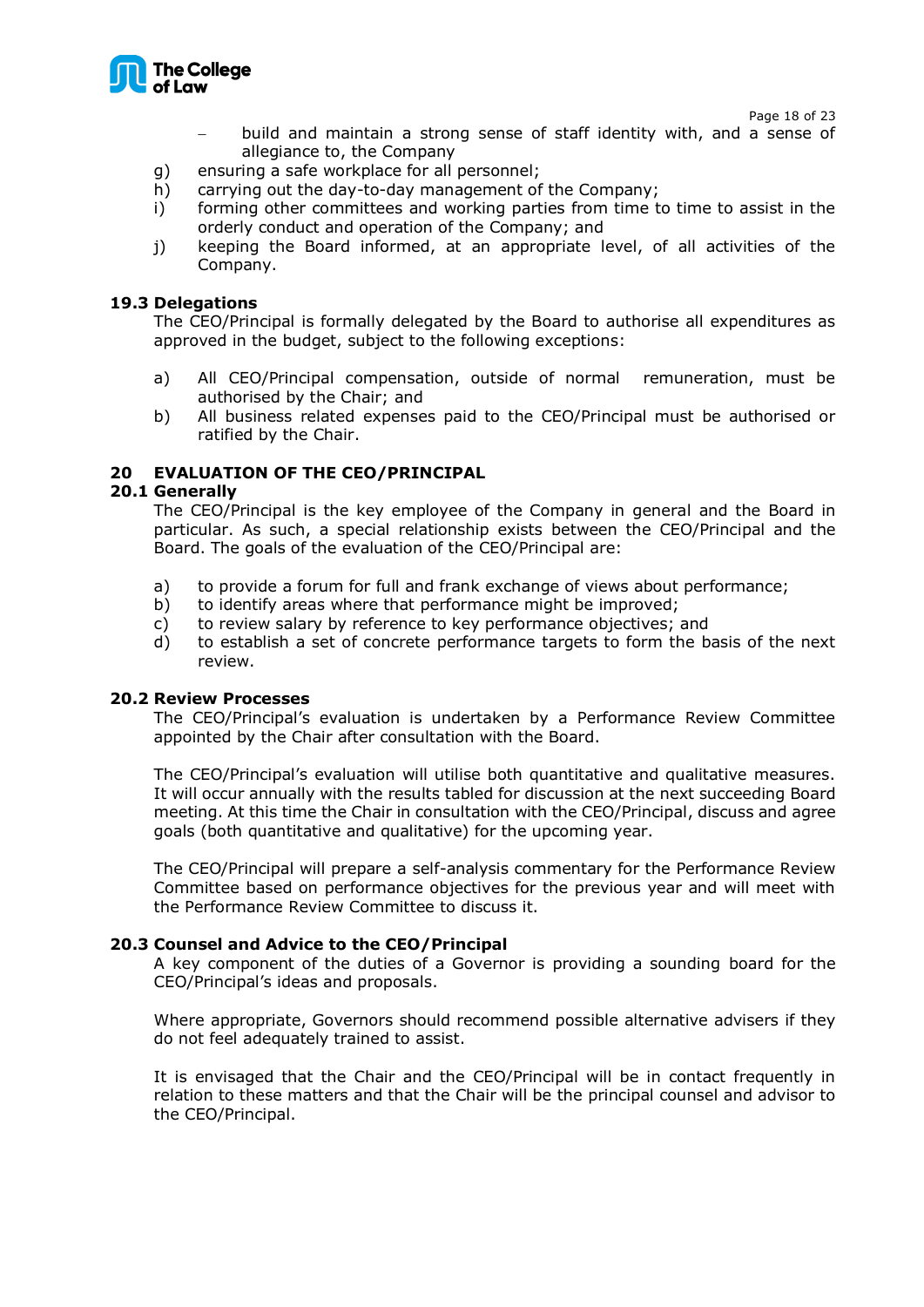

# <span id="page-18-0"></span>**21 GOVERNORS' AUTHORITIES AND DELEGATIONS**

# <span id="page-18-1"></span>**21.1 Generally**

Governors are responsible for any delegations of their responsibilities with regard to corporate operations. As such, they decide as a Board what Company matters are delegated to either specific Governors or to management. In addition, they outline what controls are in place to oversee the operation of these delegated powers.

As a consequence, individual Governors have no individual authority to participate in the day-to-day management of the Company. The exception to this principle occurs where the Board through resolution explicitly delegates an authority to a Governor individually. Additionally, it is recognised that all executive Governors will carry significant delegated authority by virtue of their management position as outlined in a relevant Board resolution.

As such delegations are implemented by executing a relevant instrument of delegation. Full documentation of all instruments of delegation will be maintained by the Company Secretary.

Similarly, committees and their members require specific delegations from the Board as a whole and these will be contained in each committee's respective Charters.

#### <span id="page-18-2"></span>**21.2 Decision Making Process**

The decision making process and delegations of a Board are fundamental to the corporate governance process.

The decision making process of the Board is set out in the Company's Constitution. Questions arising at the Board meeting are decided by a majority of votes. In the event of an equality of votes, the Chair has a casting vote.

#### <span id="page-18-3"></span>**21.3 General Delegations**

Delegations and authorities are contained within the Company's official Minute Books.

In general, the Board delegates all powers and authorities required to effectively and efficiently carry out the Company's business. Listed below are the exceptions to these delegations, whereby the Board or appropriate committee reserves the powers as indicated.

#### <span id="page-18-4"></span>**21.4 Decisions Requiring Board Approval**

Within the Board functions described in 4.2 the following decisions must be referred to the Board for approval:

- a) acquiring or selling shares of the Company;
- b) the incorporation or voluntary deregistration of wholly-owned subsidiaries;
- c) funding for wholly-owned subsidiaries;
- d) acquiring, selling or otherwise disposing of property of the Company;
- e) founding, acquiring or selling subsidiaries of or any company within the Company, participating in other companies or dissolving or selling the Company's participating in other companies, including project joint ventures;
- f) acquiring or selling patent rights, rights in registered trademarks, licences or other intellectual property rights of the Company;
- g) founding, dissolving or relocating branch offices or other offices, plants and facilities;
- h) starting new business activities, terminating existing business activities or initiating major changes to the field of the Company's business activities;
- i) approving and/or altering the annual business plan (including financial planning) for the Company or any part of the Company;
- j) taking or granting loans which exceeds \$5,000 including, without limitation, the placing of credit orders, issuing of promissory notes or loans against IOUs;
- k) granting securities of any type;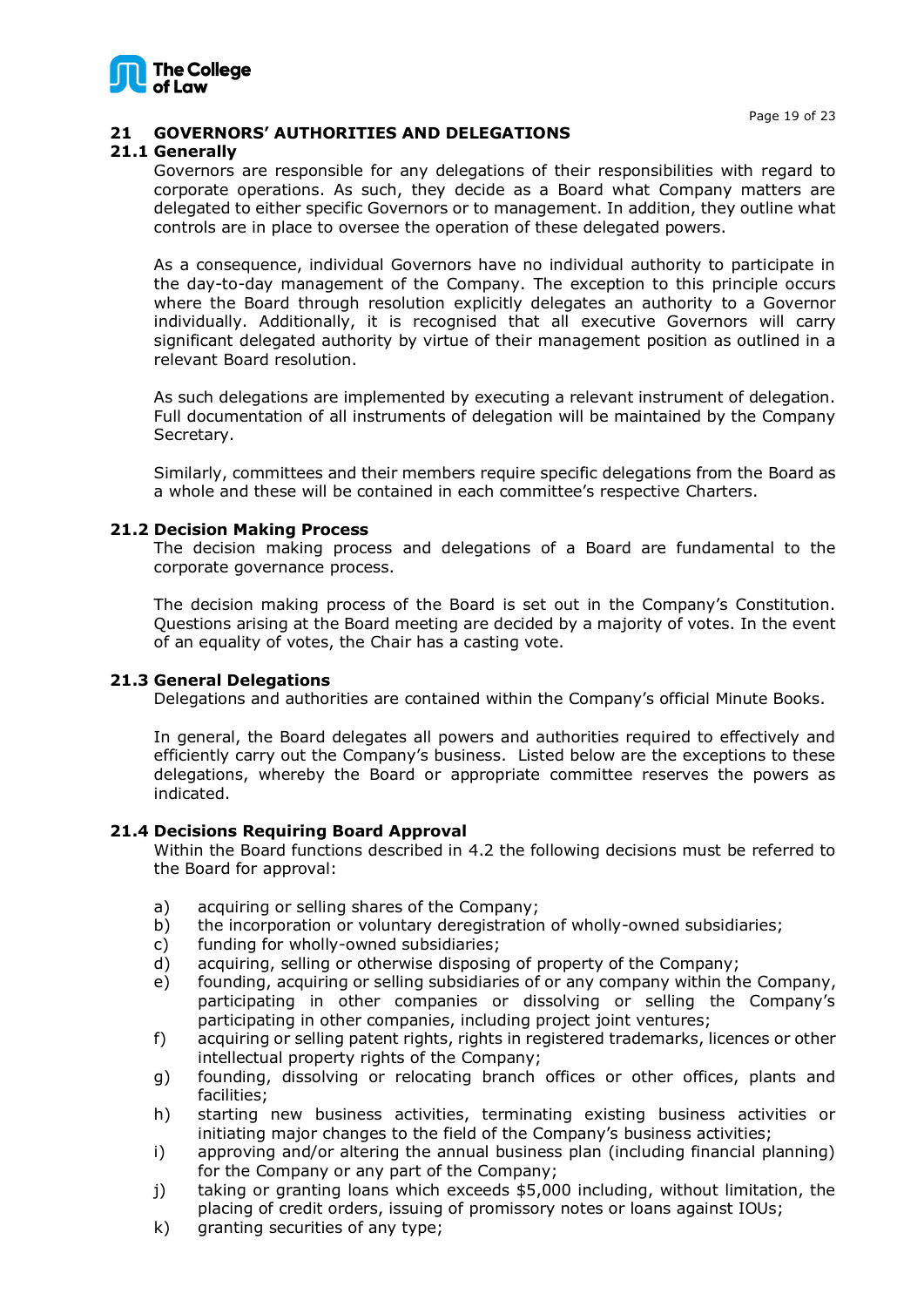

Page 20 of 23

- l) granting loans to the Company Officer or employees and taking over guarantees for the Company Officers and employees;
- m) determining the balance sheet strategy for the Company or any part of the Company;
- n) entering into agreements for recurring, voluntary, or additional social benefits, superannuation agreements or agreements for general wage and salary increases;
- o) determining the total amount of bonuses and gratuities for the Company Officers and employees;
- p) determining the appointment, termination, prolongation of employment or amendment to conditions of employment of members of the Board of Governors; and
- q) granting or revoking a power of attorney or limited authority to sign and/or act on behalf of the Company.

Regard must also be given to article 5.6(b) in the Constitution which outlines the matters in relation to which the Company may not act, without the prior consent of the Preferred Foundation Ordinary Member.

# <span id="page-19-0"></span>**G. MONITORING**

# <span id="page-19-1"></span>**22.1 Generally**

A fundamental function of the Board is to monitor the performance and compliance of the organisation. With this general principal in mind, the Board is charged with monitoring both financial and non-financial Key Performance Indicators (KPIs).

# <span id="page-19-2"></span>**22.2 Financial KPIs**

The Board will closely follow:

- a) cash reserves;
- b) balance sheet;
- c) profitability;
- d) cash flows;
- e) productivity;
- f) revenue and expenditure by cost centre

# <span id="page-19-3"></span>**22.3 Non-financial KPIs**

In addition to the financial reporting, the Board will observe Key Performance Indicators relevant to non-financial operations of the Company:

- a) stakeholder satisfaction and reputation measures;
- b) client satisfaction particularly with respect to:
	- − quality of teaching
	- − design and program of learning activities
	- currency and accuracy of materials
	- − relevance of subject matter
	- level of client service
	- value for money
- c) staff satisfaction;
- d) business case including:
	- − client base
	- − market share
	- new business growth

These Key Performance Indicators will, where possible, be benchmarked for industry comparison of the Company's performance.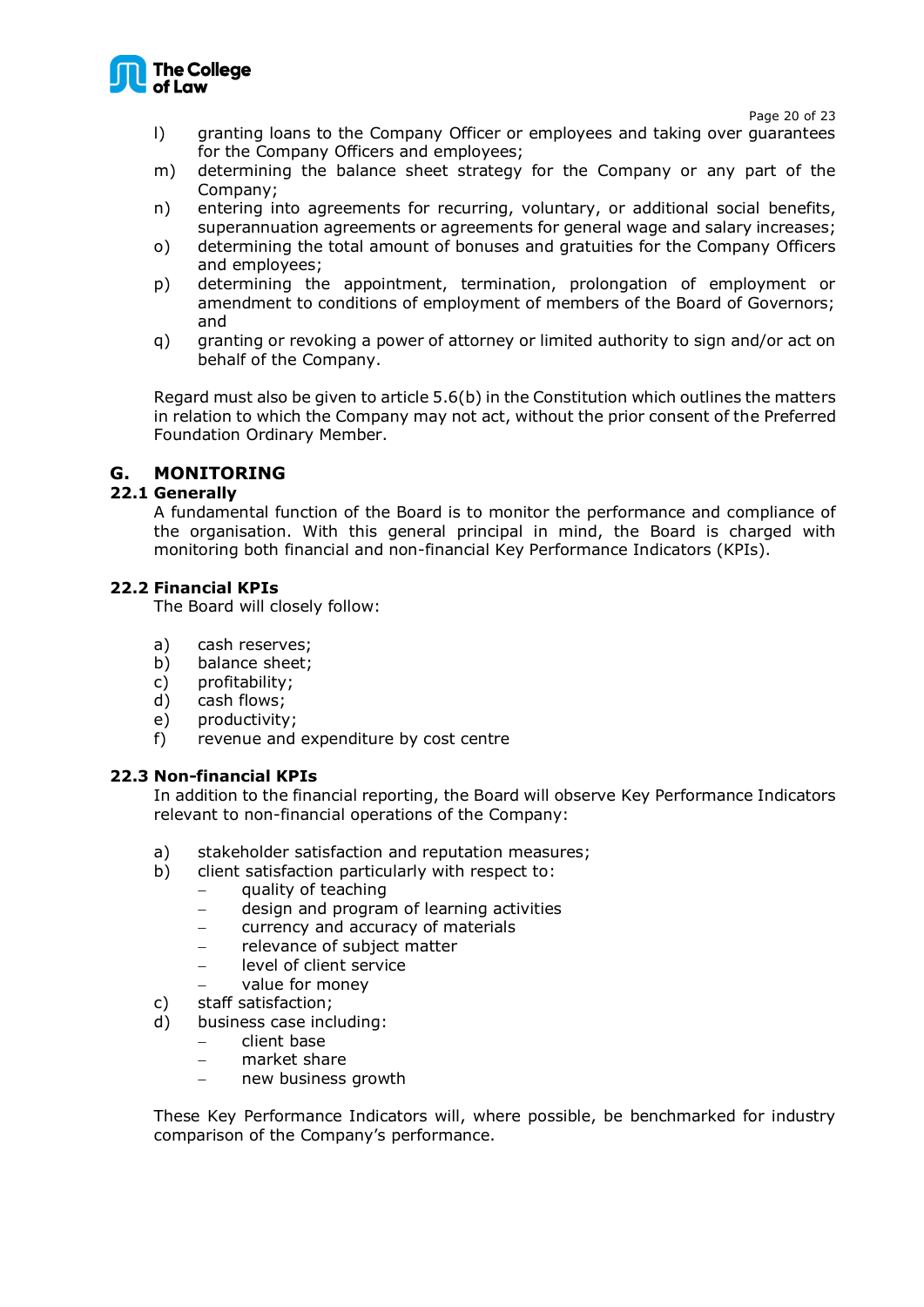

# **Annexure**

# <span id="page-20-0"></span>**COMPLIANCE POLICY**

<span id="page-20-1"></span>**Purpose** The purpose of this policy is to outline The College of Law Limited's (College) Compliance Management System and the minimum requirements and responsibilities for compliance with laws, regulations, industry standards and codes along with the College's policies and procedures.

**Applicability** This policy is applicable to:

- a. all Officers, employees, contractors, consultants and agents of the College and any person or organisation that acts for or represents College employees; and
- b. all locations that the College engages in business.

**Statements of** The College is a company of integrity, committed to compliance with laws, **Compliance** regulations, industry standards and codes, policies and procedures. It is committed to the highest ethical standards in all of its dealings.

> The College's Compliance Management System will be implemented in accordance with International Organization for Standardization (ISO 37301).

**Responsibility** It is essential that the College will at all times be alert to:

- a. changes in legislation and regulatory requirements;
- b. best practice in ethical and other standards required for corporate governance;

Every Officer, employee, contractor, agent, distributor and consultant is required to comply with all aspects of the law and act ethically at all times, including compliance with the College's Code of Conduct and other policies and procedures.

No person who willfully breaches the law and is prosecuted will receive support from the College.

**Name of Policy** Compliance Policy **Cameled Computer Construct Type:** Group Policy Category Corporate Governance **Computer Constructed Construct Construct** Corporate Governance **Computer Construction Classification:** INTER **Category Corporate Governance <b>Information Classification: Policy Owner** Company Secretary, jointly with Group Chief Executive Officer

Pages Page | 21

**Approved:** Insert Date

13 April 2022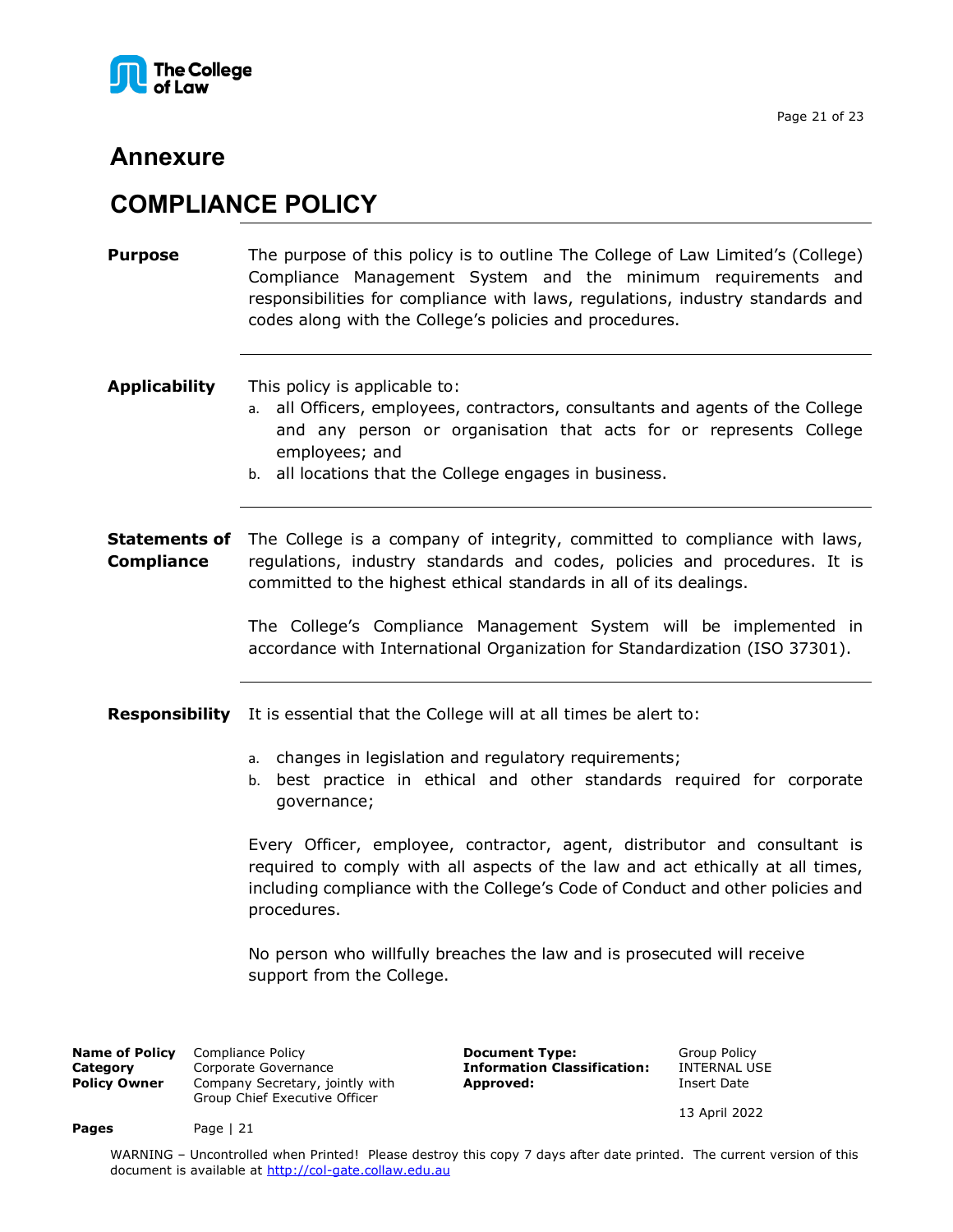

# **Company Secretary**

The Company Secretary will oversee the College's Compliance Management System, including maintaining the College's Corporate Compliance Calendar on the College's intranet site COL-Gate. The Compliance Calendar details the College's legal and regulatory compliance obligations and deadlines. The Company Secretary will work in conjunction with the relevant managers to ensure all areas of compliance are covered within the College. The Compliance Calendar will highlight the manager responsible for specific compliance obligations.

# **The Senior Management Reference Group (SMRG)**

The SMRG must ensure their staff are aware of any changes to applicable legislation, regulatory reporting requirements, industry codes and practices along with changes to policies and procedures to ensure compliance.

The SMRG must advise the Company Secretary of any changes to regulatory reporting dates to ensure the accuracy and completeness of the College's Compliance Calendar.

# **Audit, Risk & Compliance Committee**

The Audit, Risk & Compliance Committee is charged with assisting the Board in fulfilling its corporate governance and oversight responsibilities relating to compliance with the law, regulations and industry standards.

#### **Reporting of Compliance Bi-annually**

- 1. Business Unit Managers will complete a Compliance Questionnaire detailing compliance, non-compliance and any remedial action.
- 2. The Company Secretary will be responsible for the distribution and collection of the Compliance Questionnaires.
- 3. The Group Chief Executive Officer and/or the Company Secretary will report to the Audit, Risk & Compliance Committee and the Board that the College is meeting its compliance obligations and report to the Board any areas of concern or non-compliance.

| <b>Name of Policy</b> | Compliance Policy                                                |  |  |  |  |  |
|-----------------------|------------------------------------------------------------------|--|--|--|--|--|
| Category              | Corporate Governance                                             |  |  |  |  |  |
| <b>Policy Owner</b>   | Company Secretary, jointly with<br>Group Chief Executive Officer |  |  |  |  |  |

**Pages** Page | 22

**Document Type:** Group Policy<br> **Information Classification:** INTERNAL USE **Information Classification: Approved:** Insert Date

13 April 2022